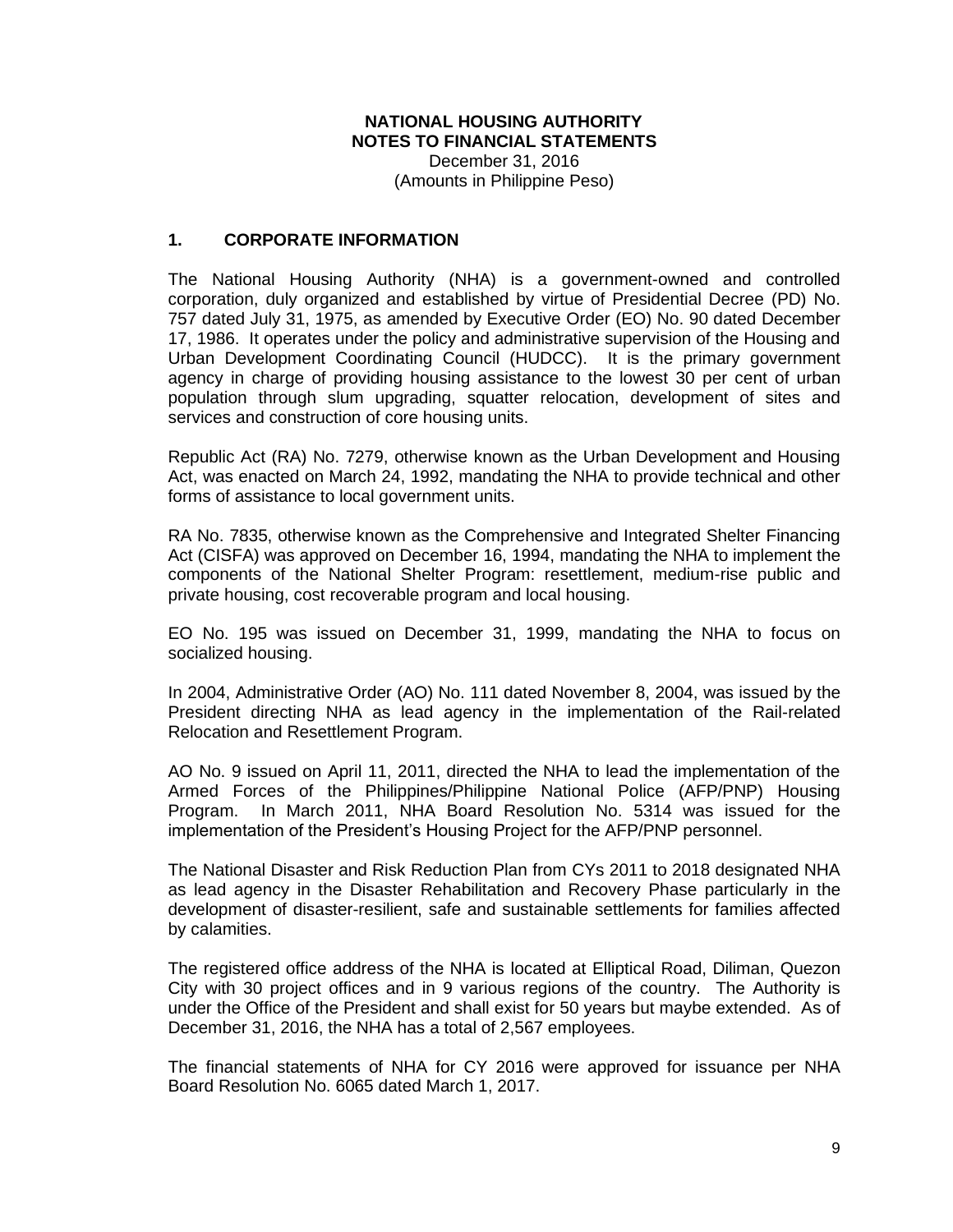# **2. STATEMENT OF COMPLIANCE AND BASIS OF PREPARATION OF FINANCIAL STATEMENTS**

The financial statements have been prepared in compliance with the Philippine Public Sector Accounting Standards (PPSAS) issued by the Commission on Audit through COA Resolution No. 2014-003 dated January 24, 2014.

The accounting policies have been consistently applied throughout the year presented.

The financial statements have been prepared on the basis of historical cost, unless stated otherwise. The Statement of Cash Flows is prepared using the direct method.

The financial statements are presented in Philippine peso, which is also the country's functional currency.

Amounts are rounded off to the nearest peso, unless otherwise stated.

The preparation of financial statements in compliance with the adopted PPSAS requires the use of certain accounting estimates. It also requires the entity to exercise judgment in applying the entity's accounting policies.

COA Circular No. 2015-003 dated April 16, 2015 classified NHA as a Non-Government Business Enterprise. Pursuant to COA Circular No. 2015-010 dated December 1, 2015, NHA has adopted the Revised Chart of Accounts for government owned and controlled corporations (GOCCs). The conversion has no material impact on the balances of the accounts.

## **3. SUMMARY OF SIGNIFICANT ACCOUNTING POLICIES**

## **3.1. Basis of accounting**

The financial statements are prepared on accrual basis in accordance with the PPSAS.

The financial statements reflect the assets, liabilities, revenue/ income, and expenses of the NHA-owned funds and the CISFA which are consolidated quarterly. CISFA funds were released by the Bureau of Treasury (BTr) for the Local Housing Program and the Medium-Rise Public and Private Housing.

No sets of books are being maintained in the provincial, district and project offices. Cash Receipts Register together with copies of official receipts and deposit slips are being submitted to the NHA Accounting Department for recording. Likewise, Monthly Summary of Expenses is submitted together with copies of disbursements and supporting documents.

#### **3.2. Financial instruments**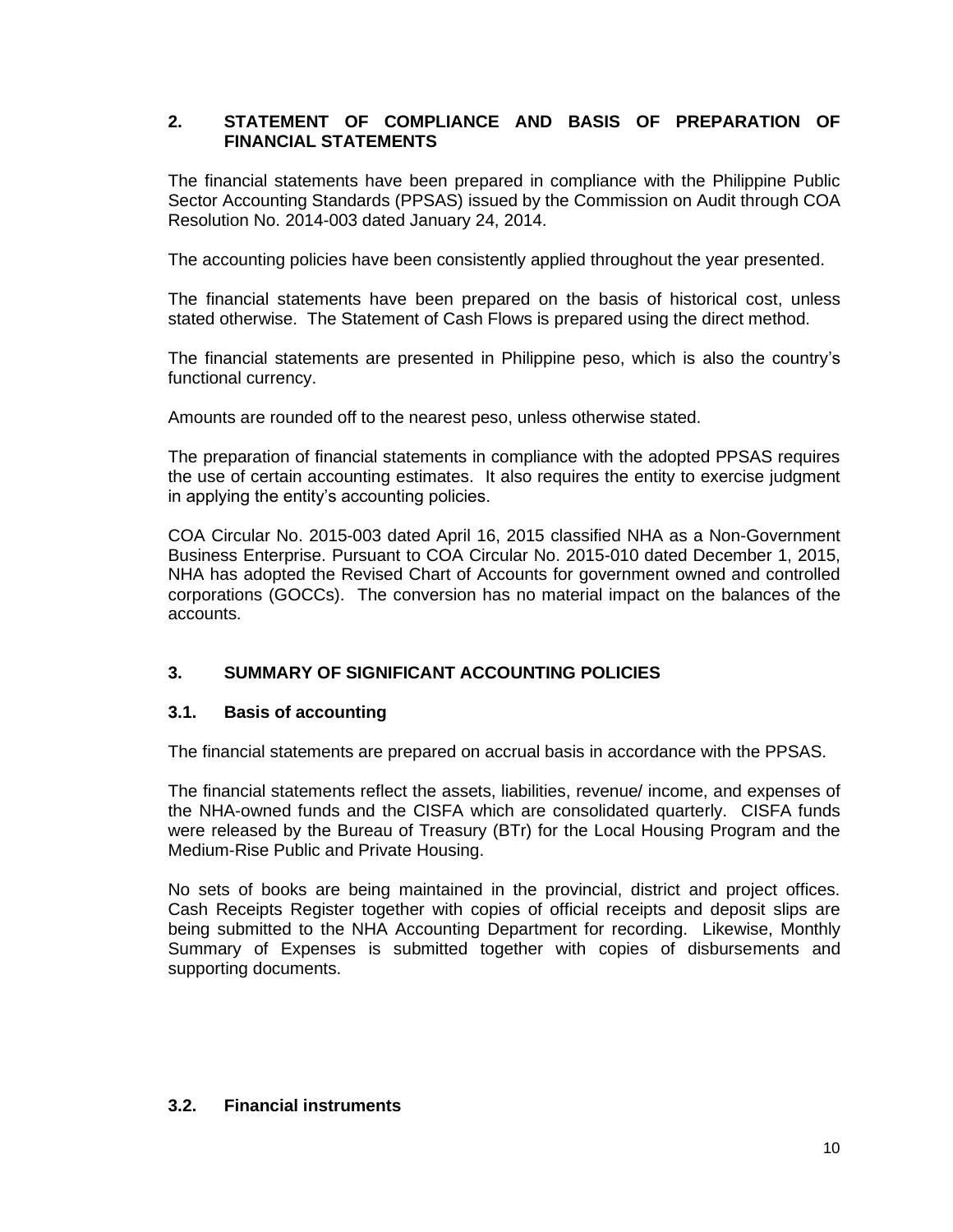## **a. Financial assets**

The NHA's financial assets include cash and cash equivalent, and loans and receivables as at December 31, 2016.

## *Loans and receivables*

Loans and receivables are non-derivative financial assets with fixed or determinable payments that are not quoted in an active market. After initial measurement, such financial assets are subsequently measured at amortized cost using the effective interest method, less impairment. Amortized cost is calculated by taking into account any discount or premium on acquisition and fees or costs that are an integral part of the effective interest rate. Losses arising from impairment are recognized in the surplus or deficit.

In compliance with PPSAS No. 29*, Financial Assets: Recognition and Measurements*, receivables are recognized initially at fair value and subsequently, at amortized cost using Management's best estimate on collectability or net realizable value.

# **b. Financial liabilities**

Financial liabilities are measured initially at fair value in compliance with PPSAS No. 29. Financial liabilities are recognized when, and only when, the entity becomes a party to the contractual provisions of the financial instrument. The management determines the classification of its financial liabilities at initial recognition.

Financial liabilities are derecognized from the statement of financial position when the obligations specified in the contracts are extinguished either through discharge, cancellation or expiration.

NHA's financial liabilities include accounts payables, loans payable, and amounts due to officers and employees.

## **3.3. Cash and cash equivalents**

Cash and cash equivalents comprise cash on hand, cash in bank and time deposits. For the purpose of the consolidated statement of cash flows, cash and cash equivalents consist of cash and short-term deposits as defined above, net of outstanding bank overdrafts.

## **3.4. Inventories**

Inventory is measured at cost upon initial recognition. To the extent that inventory are received through non-exchange transactions (for no cost or for a nominal cost), the cost of the inventory is its fair value at the date of acquisition.

After initial recognition, inventory is measured at the lower of cost and net realizable value. However, to the extent that a class of inventory is distributed or deployed at no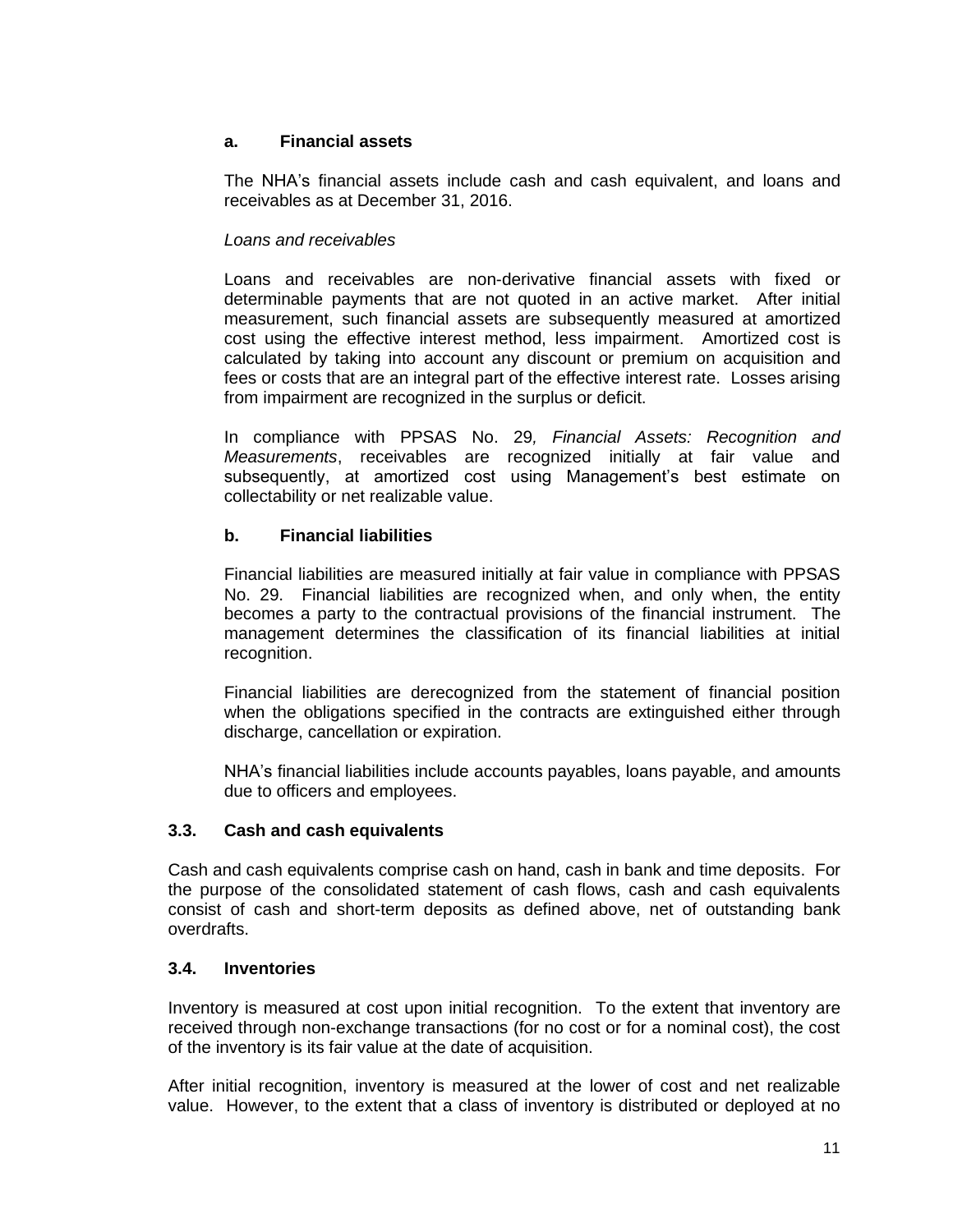charge or for a nominal charge, that class of inventory is measured at the lower of cost and current replacement cost.

Net realizable value is the estimated selling price in the ordinary course of operations, less the estimated costs of completion and the estimated costs necessary to make the sale, exchange, or distribution.

Inventories are recognized as an expense when deployed for utilization or consumption in the ordinary course of operations of the NHA.

## **3.5. Property, plant and equipment**

Property, plant and equipment (PPE) are initially recorded at cost and subsequently carried in the financial statements at cost less accumulated depreciation and impairment losses, in compliance with PPSAS No. 17*, Property, Plant and Equipment.* Major repairs and improvement are added to the initial cost and amortized for the remaining life of the property. Minor repairs and maintenance are charged against the proper expense accounts.

Depreciation is calculated using the straight-line method based on the estimated life of assets less the residual value equivalent to at least ten per cent of the cost of the PPE. The depreciation charge for each period is recognized as expense unless it is included in the cost of another asset.

An item of PPE is derecognized upon disposal or when no future economic benefits or service potential is expected from its continuing use. Any gain or loss arising on derecognition of the asset (calculated as the difference between the net disposal proceeds and the carrying amount of the asset) is included in the surplus or deficit when the asset is derecognized.

#### **3.6. Provisions**

Provisions are recognized when the NHA has a present obligation (legal or constructive) as a result of a past event, it is probable that an outflow of resources embodying economic benefits or service potential will be required to settle the obligation and a reliable estimate can be made of the amount of the obligation.

Where the NHA expects some or all of a provision to be reimbursed, the reimbursement is recognized as a separate asset only when the reimbursement is virtually certain. The expense relating to any provision is presented in the statement of financial performance net of any reimbursement.

Provisions are reviewed at each reporting date, and adjusted to reflect the current best estimate. If it is no longer probable that an outflow of resources embodying economic benefits or service potential will be required to settle the obligation, the provisions are reversed.

The NHA does not recognize a contingent liability, but discloses details of any contingencies in the notes to the financial statements, unless the possibility of an outflow of resources embodying economic benefits or service potential is remote.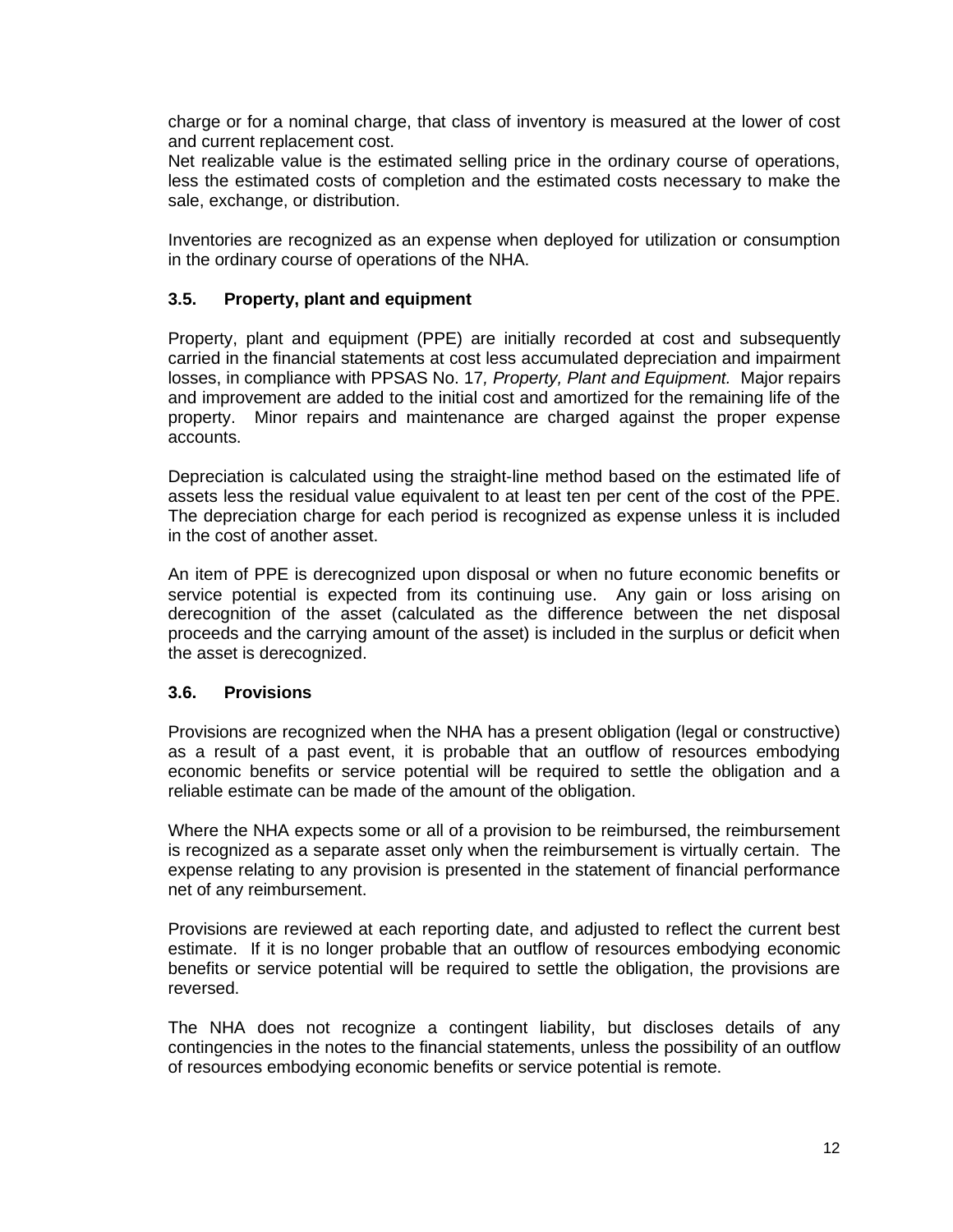Moreover, the NHA does not recognize a contingent asset, but discloses details of a possible asset whose existence is contingent on the occurrence or non-occurrence of one or more uncertain future events not wholly within the control of the NHA in the notes to the financial statements.

# **3.7. Changes in accounting policies and estimates**

The NHA recognizes the effects of changes in accounting policy retrospectively. The effects of changes in accounting policy are applied prospectively if retrospective application is impractical.

The NHA recognizes the effects of changes in accounting estimates prospectively through surplus or deficit.

The NHA corrects material prior period errors retrospectively in the first set of financial statements authorized for issue after their discovery by:

- Restating the comparative amounts for prior period(s) presented in which the error occurred; or
- If the error occurred before the earliest prior period presented, restating the opening balances of assets, liabilities and net assets/equity for the earliest prior period presented.

#### **3.8. Revenue recognition**

In compliance with PPSAS 9, *Revenue from Exchange Transactions*, revenue is recognized when it is probable that economic benefits or service potential associated with the transaction will flow to the entity and the revenues can be reliably measured. Revenue is measured at the fair value of the consideration received or receivable.

Revenue includes sales revenue, rental income, interest income and other business income, which are recognized on the accrual basis.

#### **3.9. Expense recognition**

All expenses are recorded under the accrual basis. Expenses are recognized in the statement of profit or loss on the basis of a direct association between the costs incurred and the earning of specific items of income. Hence, expenses are recognized when incurred regardless of when payments for them are made.

#### **3.10. Budget information**

The annual budget is prepared on a cash basis and is published in the government website. A separate Statement of Comparison of Budget and Actual Amounts (SCBAA) is prepared since the budget and the financial statements are not prepared on comparable basis. The SCBAA is presented showing the original and final budget and the actual amounts on comparable basis to the budget. Explanatory comments are provided in the notes to the annual financial statements.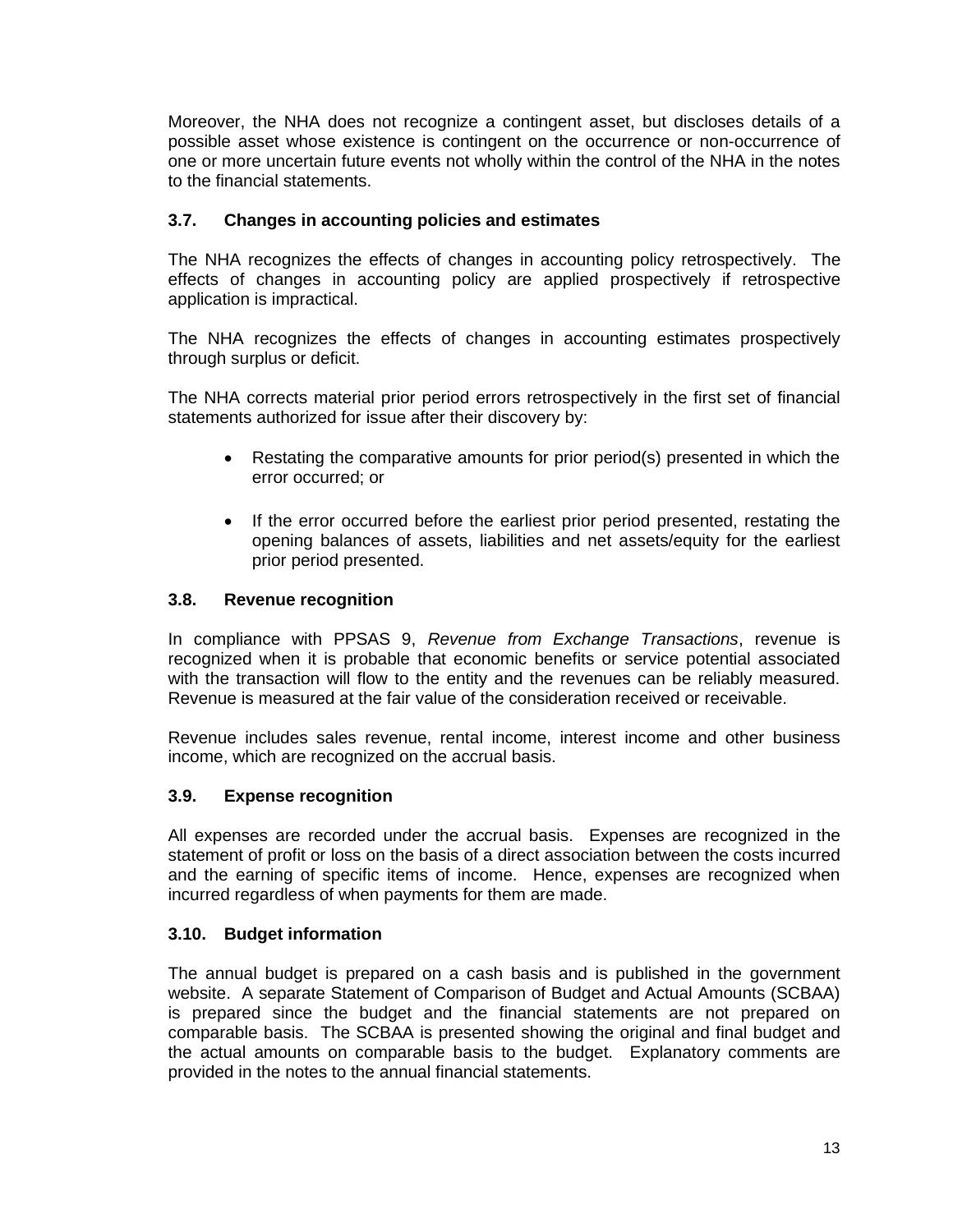# **4. CASH AND CASH EQUIVALENTS**

The account consists of:

|                     | 2016          |
|---------------------|---------------|
| Cash on hand        |               |
| Collecting officers | 5,964,017     |
| Petty cash fund     | 551,807       |
| Cash in bank        |               |
| Current             | 5,387,913,891 |
| Savings             | 166,648,444   |
| Time deposit        | 1,123,149,424 |
|                     | 6,684,227,583 |

The decrease in Cash in bank – current account was due to decrease in subsidy received from the National Government. Placements to high yield and special savings deposits were initiated in January and February 2015.

Garnished accounts in the amount of P294 million has been held by Philippine Veterans Bank in view of the Construction Industry Arbitration Commission Case No. 13-2014 entitled, *"Bluestar Construction and Development Corporation vs. NHA."*

## **5. RECEIVABLES**

This account is composed of the following:

|                                     | 2016          |
|-------------------------------------|---------------|
| Loans and receivables               |               |
| Accounts receivable                 |               |
| Receivables – cash sales            | 83,112,190    |
| Rental receivables                  | 2,412,267,806 |
| Receivables – mortgage sales        | 109,086,752   |
| Receivables - installment sales     | 1,398,372,146 |
| Loans receivable                    |               |
| Local Government Units (LGUs)       | 22,185,874    |
| Others                              | 1,109,115,389 |
| Interest receivable                 | 52,528,736    |
|                                     | 5,186,668,893 |
| Inter-agency receivables            |               |
| Due from                            |               |
| National Government Agencies (NGAs) | 909,300,785   |
| GOCCs                               | 8,132,028     |
| LGUs                                | 1,444,182,398 |
|                                     | 2,361,615,211 |

*Other receivables* Receivables – disallowances/charges **682,856**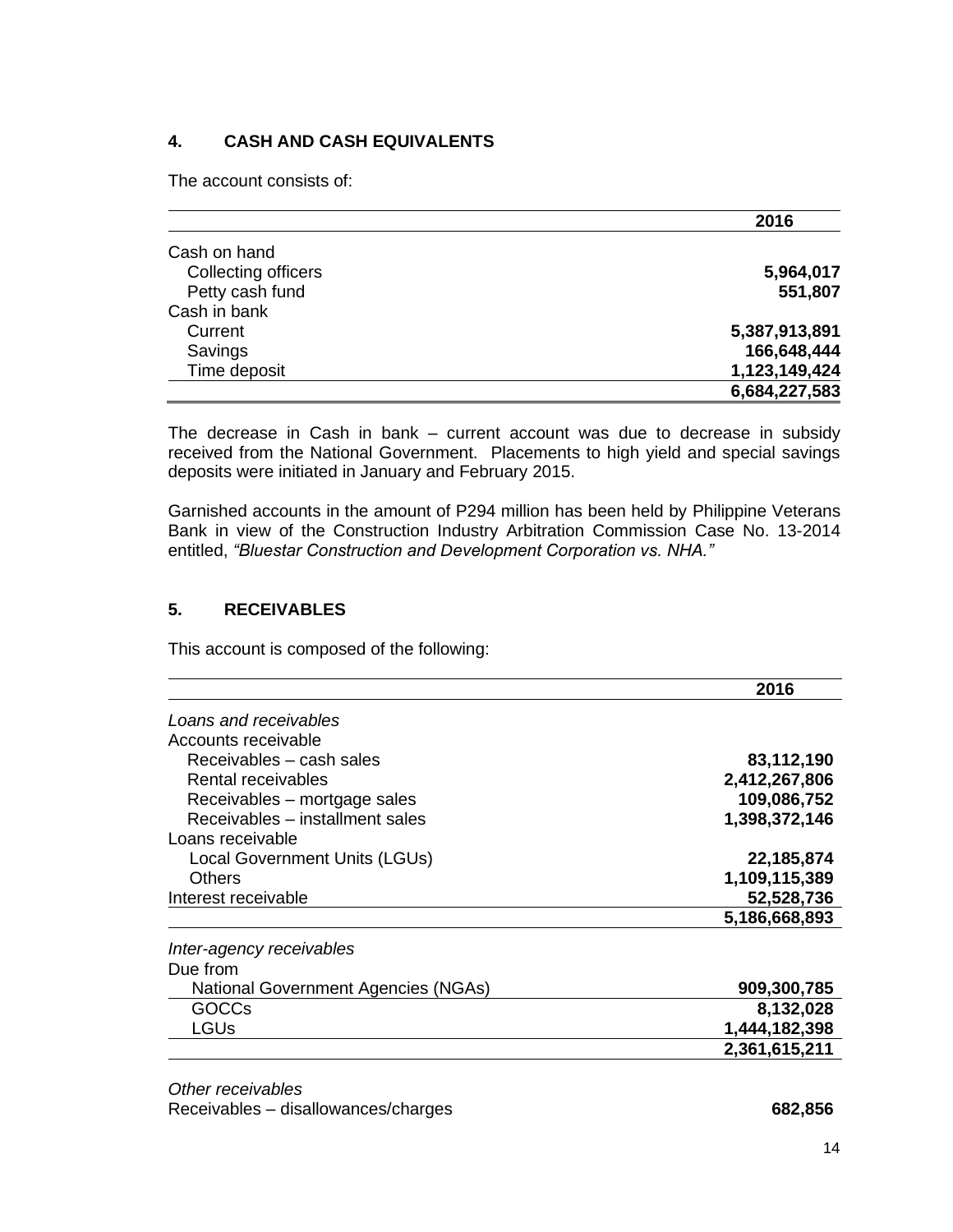|                                                       | 2016            |
|-------------------------------------------------------|-----------------|
| Due from officers and employees                       | 115,602         |
| Due from Non-Government Organizations (NGOs)/Peoples' |                 |
| Organizations (POs)                                   | 6,832,362       |
| Other receivables                                     | 38,931,615      |
|                                                       | 46,562,435      |
| Total receivables                                     | 7,594,846,539   |
| Allowance for doubtful accounts                       | (273, 736, 500) |
|                                                       | 7,321,110,039   |
|                                                       |                 |

*Accounts receivable* represents the current portion due from beneficiaries in various housing projects. The amount of P2.103 billion pertains to Rental receivables from Department of Transportation and Communication (DOTC) for the lease of the North Triangle property covered by a Contract of Lease executed in April 1998. In March 2007, DOTC, NHA and MRT Development Corporation executed a Memorandum of Agreement and Assignment of Agreement, wherein DOTC assigned its Depot Development Rights Payment (DRP) due from MRT Development Corporation, and authorized the latter to remit the same to NHA. The Authority receives monthly remittance from MRT based on Depot DRP schedule starting July 2007.

*Loans receivable – LGUs* represent current portion of loans granted to various local government units under the local housing program of the CISFA funds.

*Loans receivable – others* represent loans granted to beneficiaries under the Northrail/Southrail Relocation Program and other loans, such as employees housing and car loans and other loans granted to beneficiaries, like commercial and industrial loan, housing material loans, small business loans and community mortgage program loans. The account also includes CISFA funds granted to various water districts, cooperatives and community associations for the implementation of socialized housing projects in urban and urbanizable areas in all congressional districts.

*Interest receivable* of P52.528 million pertains to accrued interest on Installment Sales from accounts with one year arrearages per Aging Report.

*Due from NGAs* are funds release to DPWH of P646 million for the implementation of Zamboanga City Roadmap to Recovery and Reconstruction Plan. The fund covers the expenses necessary for land development and civil works which was conceptualized due to armed conflict that caused heavy damage and burning homes in Zamboanga last September 9, 2013.

*Due from LGUs* are advances made by NHA to the different government units, which are subject to liquidation, supported by the Statement of Obligations and Disbursements, duly certified by the City Treasurer, approved by the City Mayor and verified and audited by the Auditor of the City. Thus, the increase in said account was primarily due to advances made to various local government units to cover the construction of houses on stilts, footbridges, communal septic tanks and construction of housing units for indigenous people.

*Due from NGOs/(POs)* are advances made to various Electric Cooperatives for the installation of lighting facilities.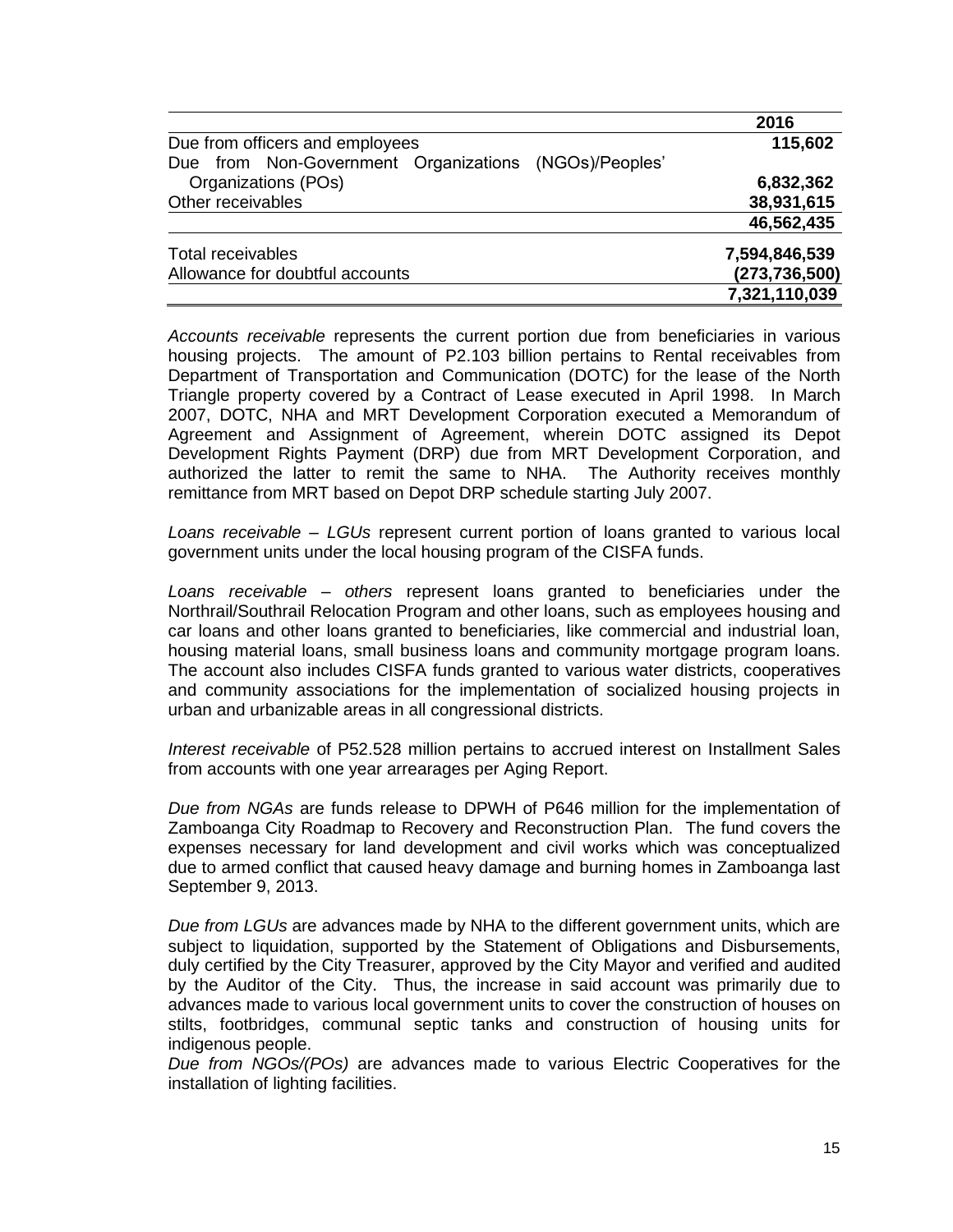*Other receivables* include receivable from various joint venture partners, receivable from beneficiaries for water and electric services, real estate tax, MERALCO meters and service deposits.

The allowance of P273.736 million covers the doubtful accounts from beneficiaries' rental accounts.

# **6. INVENTORIES**

The account consists of the following:

|                                                       | 2016           |
|-------------------------------------------------------|----------------|
| Merchandise inventory                                 |                |
| Completed development for disposition/sale - land     | 12,363,345,616 |
| Completed development for disposition/sale - building | 10,110,281,069 |
| Office supplies inventory                             | 9,244,616      |
| Drugs and medicines inventory                         | 109,453        |
| Other supplies and materials inventory                | 103,521        |
|                                                       | 22,483,084,275 |

*Merchandise inventory/items for sale or transfer* account represents the cost of completed projects available for disposition/sale.

The increase in inventory of P10.634 billion was due to higher housing projects completed and undergoing development particularly in Visayas regions. The projects are primarily for the victims of Typhoon Yolanda and Sendong.

## **7. ADVANCES**

The account consists of the following:

|                                        | 2016       |
|----------------------------------------|------------|
| Advances for operating expenses        | 51,978,682 |
| Advances for payroll                   | 548,552    |
| Advances to Special Disbursing Officer | 1,050,608  |
| Advances to officers and employees     | 61,832     |
|                                        | 53,639,674 |

*Advances for operating expenses* account represents the working fund of the Authority.

*Advances for payroll* account represents the payroll fund of the Authority.

*Advances to Special Disbursing Officer* represents the advances to officers and employees for other purposes.

*Advances to officers and employees* represents the amount advanced to officers and employees for travel.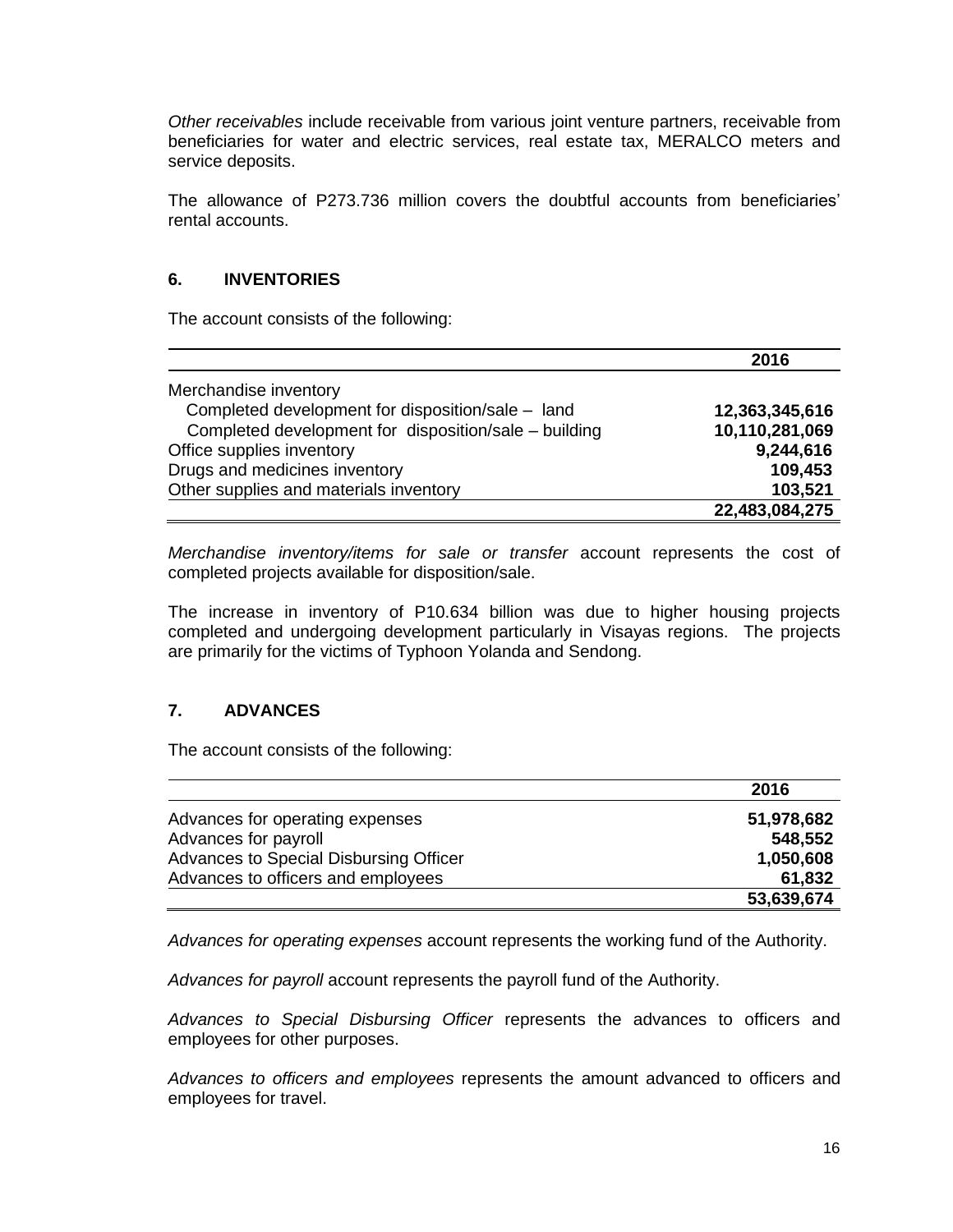# **8. PREPAYMENTS**

The account consists of the following:

|                         | 2016          |
|-------------------------|---------------|
| Advances to contractors | 3,242,105,613 |
| Prepaid insurance       | 808,984       |
|                         | 3,242,914,597 |

*Advances to contractors* refers to advances made to contractors representing mobilization fee equivalent to 15 per cent of the contract cost. Dormant receivables from contractors amounting to P16.571 million were reclassified to non-current assets.

# **9. LONG-TERM RECEIVABLES**

This account is composed of the long-term portion of the following receivables:

|                           | 2016           |
|---------------------------|----------------|
| Installment sales         |                |
| $NHA - owned$ fund        | 8,368,927,252  |
| CISFA fund                | 843,689,866    |
| Loans receivable – others |                |
| $NHA -$ owned fund        | 45,660,770,027 |
| CISFA fund                | 41,248,805     |
| Loans receivable - LGUs   |                |
| $NHA - owned$ fund        | 86,683,900     |
| CISFA fund                | 87,713,094     |
| Due from LGUs             | 16,633,900     |
| Due from NGAs             | 223,207,979    |
|                           | 55,328,874,823 |

*Receivable from installment sales* represents the principal amount not yet due as of balance sheet date from customers arising from the sale of real estate investments.

*Loans receivable – others* represents loans granted to beneficiaries under Northrail/Southrail Relocation Program, AFP/PNP Housing Program, Emergency Housing Assistance for Calamity Victims, Housing Program for Informal Settler Families living in danger areas and other loans such as car loans, commercial and industrial loans, small business loans and housing material loans. The account also includes CISFA funds granted to various water districts, cooperatives and community associations for the implementation of socialized housing projects in urban and urbanizable areas in all congressional districts. The account consists of:

**2016**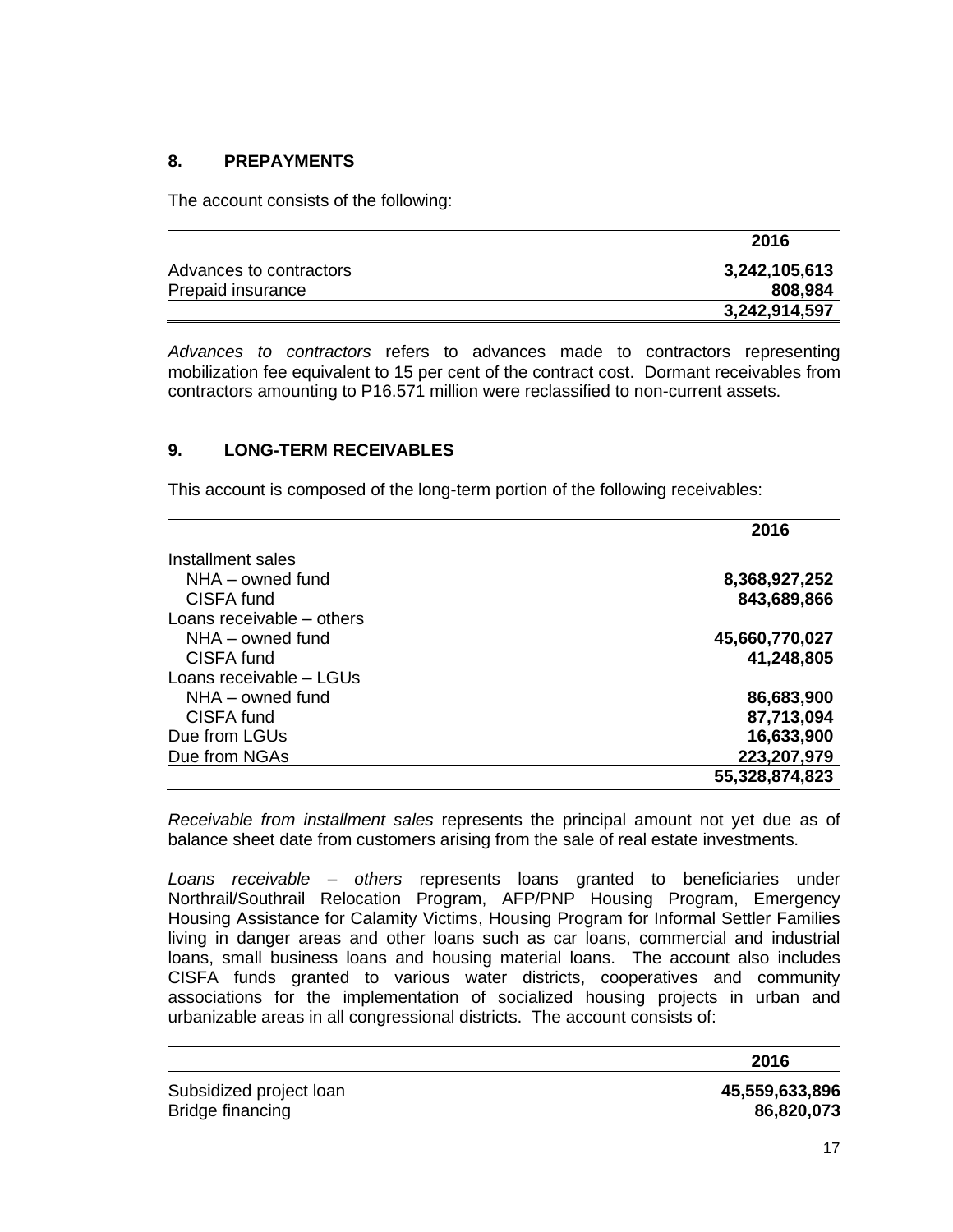|                              | 2016           |
|------------------------------|----------------|
| Employees assistance program | 6,201,429      |
| Housing material loan        | 6,665,084      |
| Community mortgage program   | 896,483        |
| Small business loans         | 539,755        |
| Sanitary core                | 13,307         |
| <b>Total Main Office</b>     | 45,660,770,027 |
| CISFA fund                   | 41,248,805     |
|                              | 45,702,018,832 |

*Loans receivable – LGUs* pertains to loans granted to various LGUs under the local housing program of the CISFA funds.

#### **10. INVESTMENTS**

This account consists of the following:

|                              | 2016          |
|------------------------------|---------------|
| Investments in joint venture | 6,209,658,515 |
| Investments in stocks        | 38,890        |
|                              | 6,209,697,405 |

*Investments in joint venture* represent the NHA's equity on various joint venture projects as follows:

|                                      | 2016          |
|--------------------------------------|---------------|
| <b>Main</b>                          |               |
| Urban Triangle Development Project   | 6,128,409,000 |
| <b>AFP Military Housing</b>          | 13,429,078    |
| Zamboanga Teachers Village Housing   | 10,213,625    |
| Canduman Resettlement Project        | 5,049,934     |
| Kadayawan Resettlement Project       | 4,355,582     |
| <b>Concepcion Resettlement Site</b>  | 6,500,000     |
| San Juan Cooperative Housing Project | 6,176,579     |
| Brgy. McKinley                       | 12,197,970    |
| Various Joint Venture Projects       | 23,353,747    |
|                                      | 6,209,658,515 |

Urban Triangle Development Project pertains to the Joint Venture Agreement with Ayala Land Inc. on August 27, 2009 to develop part of North Triangle Property consisting of 281,829 square meters (sqm) of land into a mixed-use complex at P21,000 per sqm.

## **11. PROPERTY, PLANT AND EQUIPMENT**

This account is composed of the following: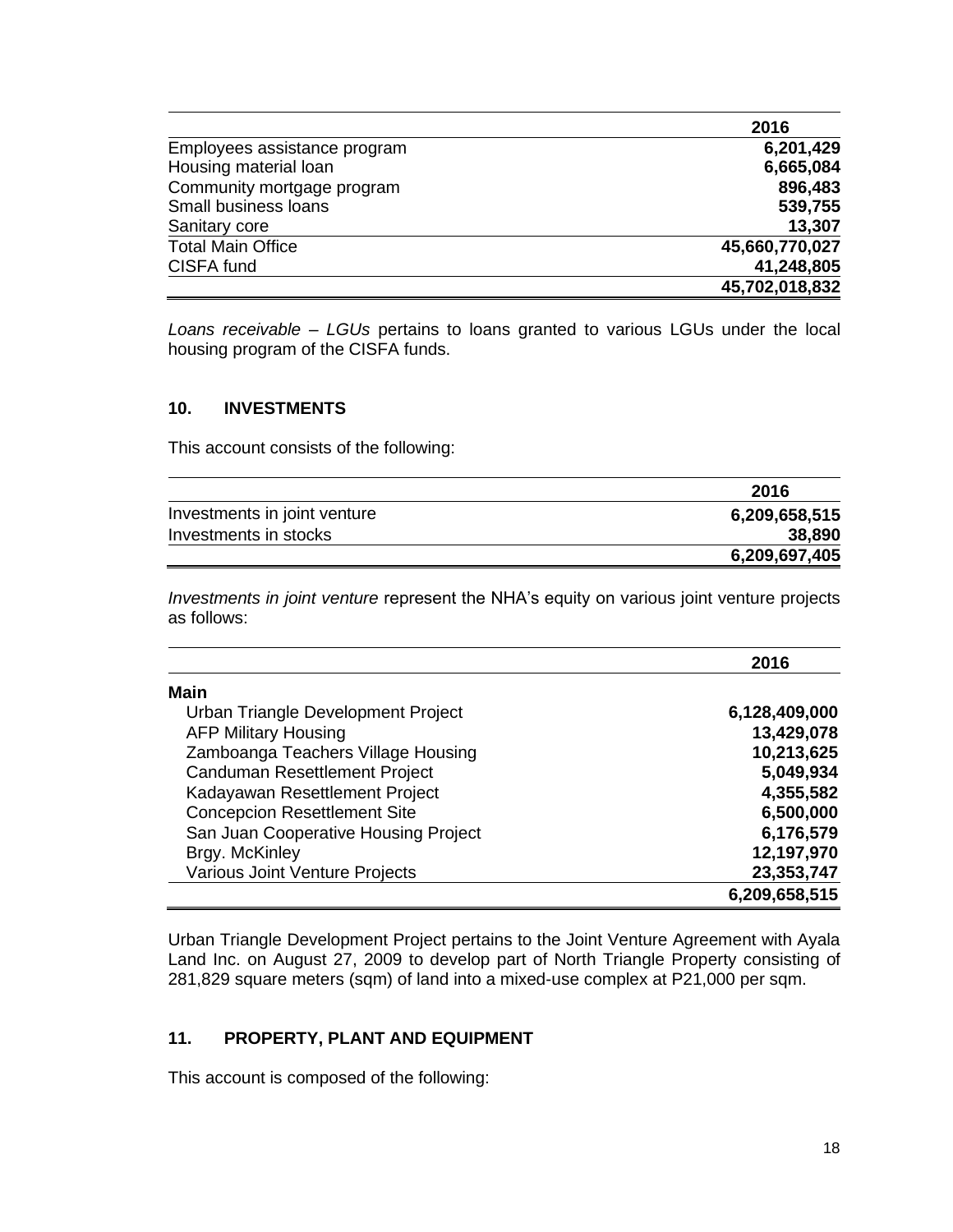|                                      | Land          | Land<br><b>Improvements</b> | <b>Buildings</b><br>and Other<br><b>Structures</b> | Machinery<br>and<br>Equipment | Transportation<br>Equipment | Furniture,<br><b>Fixture and</b><br><b>Books</b> | Other<br>PPE | Construction<br>in Progress | Total           |
|--------------------------------------|---------------|-----------------------------|----------------------------------------------------|-------------------------------|-----------------------------|--------------------------------------------------|--------------|-----------------------------|-----------------|
| Cost                                 |               |                             |                                                    |                               |                             |                                                  |              |                             |                 |
| January 1, 2016                      | 2.665.107.577 | 16.516.786                  | 711.808.582                                        | 193.033.163                   | 127.784.703                 | 27.330.571                                       | 2.198.000    | 7.697.491.343               | 11.441.270.724  |
| Additions/Adiustments                | 155.645.589   | 467.646                     | 263.993.274                                        | 37.101.594                    |                             | 3.436.234                                        | 308,800      | 1.195.243.243               | 1.656.196.380   |
| Disposal/Adjustments                 | (318.131.294) | $\overline{\phantom{a}}$    | (245.604.303)                                      | (15.176.170)                  | 1.510.517                   | (27.068.710)                                     |              | ۰                           | (604, 469, 960) |
| December 31, 2016                    | 2.502.621.872 | 16,984,432                  | 730.197.553                                        | 214.958.587                   | 129.295.220                 | 3.698.094                                        | 2.506.800    | 8.892.734.586               | 12,492,997,144  |
| <b>Accumulated depreciation</b>      |               |                             |                                                    |                               |                             |                                                  |              |                             |                 |
| January 1, 2016                      | ۰             | 3.246.005                   | 182.471.068                                        | 97.169.202                    | 79.880.772                  | 17.495.821                                       | 810.735      | ۰                           | 381.073.603     |
| Depreciation                         | ۰             | 898.991                     | 2.971.555                                          | 18.663.258                    | 11.005.399                  | 1.850.625                                        | 409.536      | ۰                           | 35.799.364      |
| Disposal/Adjustments                 |               |                             |                                                    | (15.130.846)                  | (756, 153)                  | (17,610,866)                                     |              | ۰                           | (33, 497, 865)  |
| December 31, 2016                    | ۰             | 4.144.996                   | 185.442.623                                        | 100.701.614                   | 90.130.018                  | 1.735.580                                        | 1.219.911    | ۰                           | 383.374.742     |
| Net book value.<br>December 31, 2016 | 2,502,621,872 | 12,839,436                  | 544,754,930                                        | 114,256,973                   | 39,165,202                  | 1,962,514                                        | ,286,889     | 8,892,734,586               | 12,109,622,402  |
|                                      |               |                             |                                                    |                               |                             |                                                  |              |                             |                 |

#### **11.1. Land**

This account is composed of the following:

|                                                       | 2016          |
|-------------------------------------------------------|---------------|
| Completed development for transfer                    | 308,780,194   |
| Housing and community development administrative site | 51,772,157    |
| Properties held for rent                              | 297,102,056   |
| Land assembly for future projects                     | 1,201,918,895 |
| Terminated projects                                   | 632,692,034   |
| Project under court litigation                        | 10,356,536    |
|                                                       | 2,502,621,872 |

*Completed development for transfer* pertains to the cost of infrastructure/ community facilities for transfer to various government agencies such as Department of Health (DOH), Manila Water Sewerage System (MWSS), Department of Public Works and Highways (DPWH), Department of Local Government and Community Development, Local Water and Utilities Authority, Department of Education (DepEd) and Department of Social Work and Development (DSWD).

*Housing and community development administrative site* represent cost of the site utilized as project offices.

*Properties held for rent* includes land and tenement housing projects rented out to NHA beneficiaries.

*Land assembly for future projects* includes cost of undeveloped lots acquired for future development and amount deposited with the Philippine National Bank for the land expropriation.

#### **11.2. Buildings and Other Structures**

This account consists of the following:

|                                    | 2016        |
|------------------------------------|-------------|
| Office buildings                   | 253,535,423 |
| Completed development for transfer | 414,264,673 |
| Properties held for rent           | 62,397,458  |
|                                    | 730,197,554 |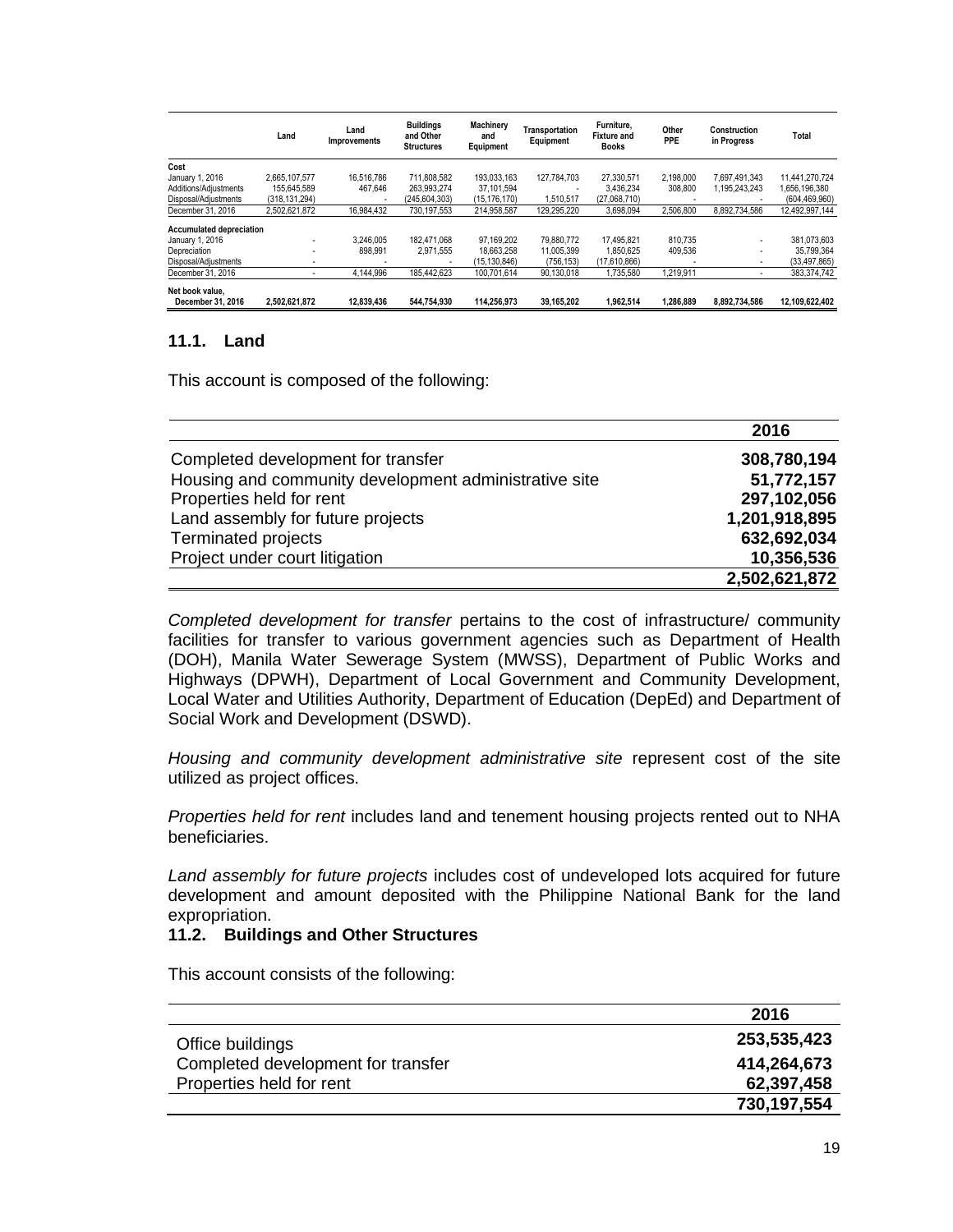*Completed development for transfer – other structures* such as health center, multipurpose and school not subject to depreciation is subject to the submission of Deed of Transfer and Acceptance and Deed of Donation and Acceptance from LGUs and DepEd.

#### **11.3. Construction in Progress**

This account pertains to the cost of on-going projects of the Authority, as follows:

|                                | 2016          |
|--------------------------------|---------------|
| Sites and services             | 49,807,101    |
| Slum upgrading                 | 45,328,887    |
| Housing units                  | 4,756,770,695 |
| Resettlement project           | 4,016,001,793 |
| Buildings and other structures | 24,826,110    |
|                                | 8,892,734,586 |

# **12. OTHER NON-CURRENT ASSETS**

This account consists of the following:

|                                 | 2016          |
|---------------------------------|---------------|
| Restricted fund/cash            |               |
| Deposit held-in-trust           | 1,275,657,218 |
| Deposit for expropriation       | 44,336,674    |
| Deposit held-in-escrow          | 131,505,701   |
| Time deposit held in trust      | 2,253,247,182 |
| Loans receivable                | 188,732,049   |
| Receivables – mortgage sales    | 52,503,948    |
| Guaranty deposits               | 86,348,674    |
| Foreclosed property/assets      | 61,445,836    |
| Due from LGUs                   | 27,946,481    |
| Other assets                    | 35,335,619    |
| Due from GOCCs                  | 17,252,212    |
| Advances to contractors         | 16,571,321    |
| Other receivables               | 7,245,994     |
| Due from NGAs                   | 167,944       |
| Rental deposits                 | 572,865       |
|                                 | 4,198,869,718 |
| Allowance for doubtful accounts | (188,732,049) |
|                                 | 4,010,137,669 |

*Restricted fund/cash* represents fund for Special Purpose which cannot be used in the operation of the Agency. Collections from various projects covered by Trust Agreements with GOCCs such as Public Estate Authority (PEA) Pabahay, Air Transportation Office (ATO), Civil Aviation Authority, Bases Conversion and Development Authority (BCDA),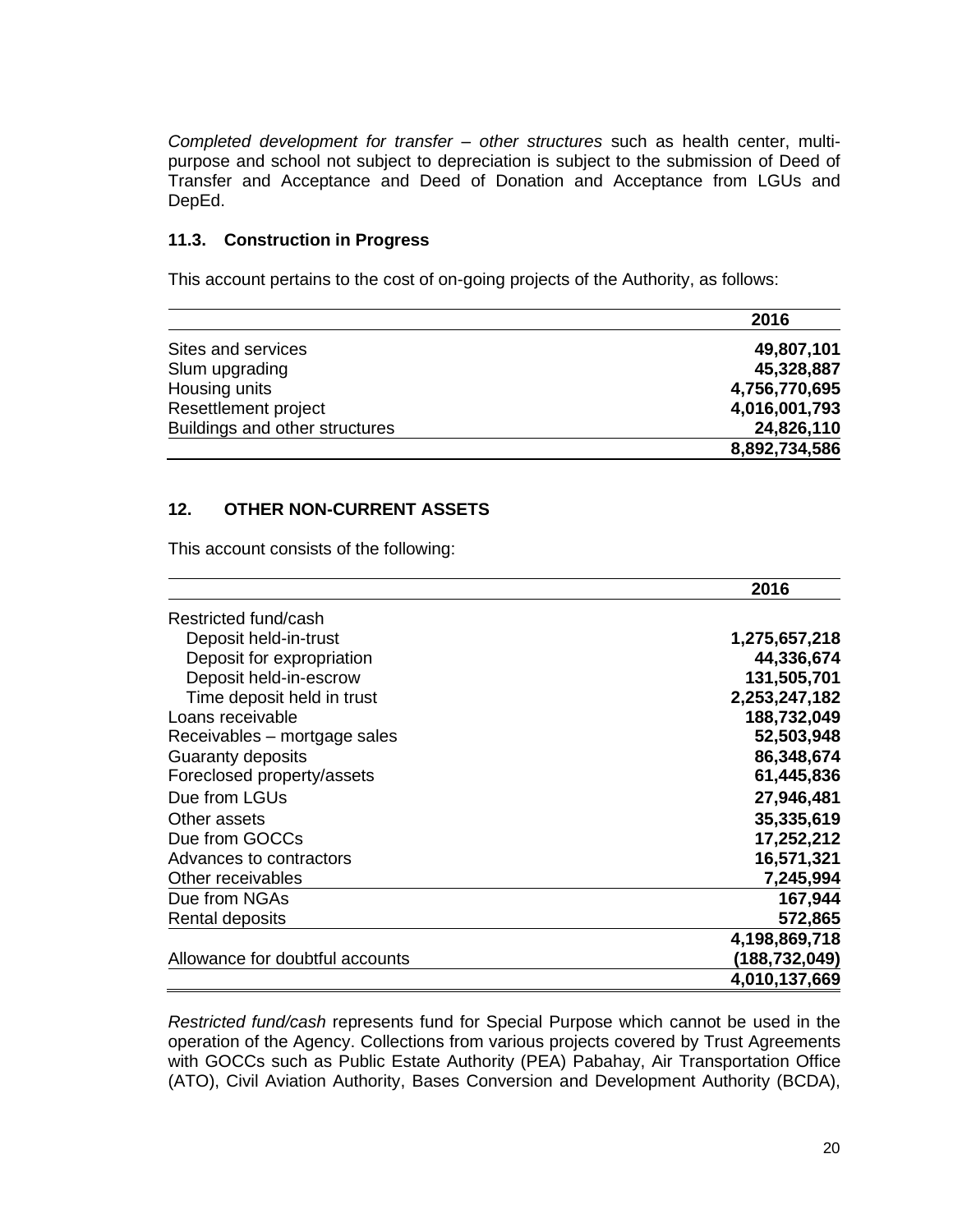Philippine Ports Authority (PPA), and Philippine National Red Cross contributed to the increase of P2.609 billion.

The amount of P100 million under Restricted Fund was set-up for the Directors and officers liability insurance fund. The self-insurance fund was set up in CY 2016.

The increase in Restricted Fund was mainly due to short term placement of P2.149 billion to DBP and LBP. The deposits were from the proceeds of sale of Vertis North to Sureste Properties. It is placed under a separate trust fund for socialized housing programs pursuant to EO No. 620-A dated September 11, 2007.

*Deposit held-in-trust* is collection from housing projects turned-over by other government agencies for administration of NHA, wherein such collection to the funding agency are to be remitted to the BTr as the case maybe.

*Deposits for expropriation* are deposits for land expropriation cases filed in court.

*Deposit held-in-escrow* pertains to deposits intended for joint venture projects.

*Loans receivable* includes bridge financing to Joint Venture partners which are nonmoving for five years or more.

*Receivables – mortgage sales* pertain to receivables from mortgage sales which are dormant from 1994 to 2016.

*Guaranty deposits* include deposits made to National Home Mortgage Finance Corporation for mortgage take-out loans of various NHA beneficiaries without individual lot titles. These also include deposits to MERALCO, MWSS, various water districts, etc. made for various NHA housing projects and offices for electric and water service connections.

*Due from NGAs/LGUs/GOCCs* represent receivables and advances made to different government units wherein Audited Statement of Disbursements is not yet submitted to record the liquidation.

*Other Assets* includes investment in the joint venture with Trustek Conclad Aus-Phil., Inc. and unserviceable office equipment/Furniture and Fixtures/IT equipment, etc. The joint venture was terminated and the machineries and equipment which are idle are in the custody of the NHA. The equipment had been offered for bids but there were no takers. They are now looking for other means to dispose the assets that were appraised.

*Advances to contractors* represent the 15 per cent advance payment for mobilization not yet recouped due to termination/suspension or rescission of contract. The P16.571 million are dormant accounts reclassified from Prepayments.

*Other receivables* represent receivables from various joint venture partners, receivables from beneficiaries for water and electric services, MERALCO meters and service deposits. It also includes receivables from employees no longer with NHA and/or collecting officers who were separated from NHA with outstanding balances.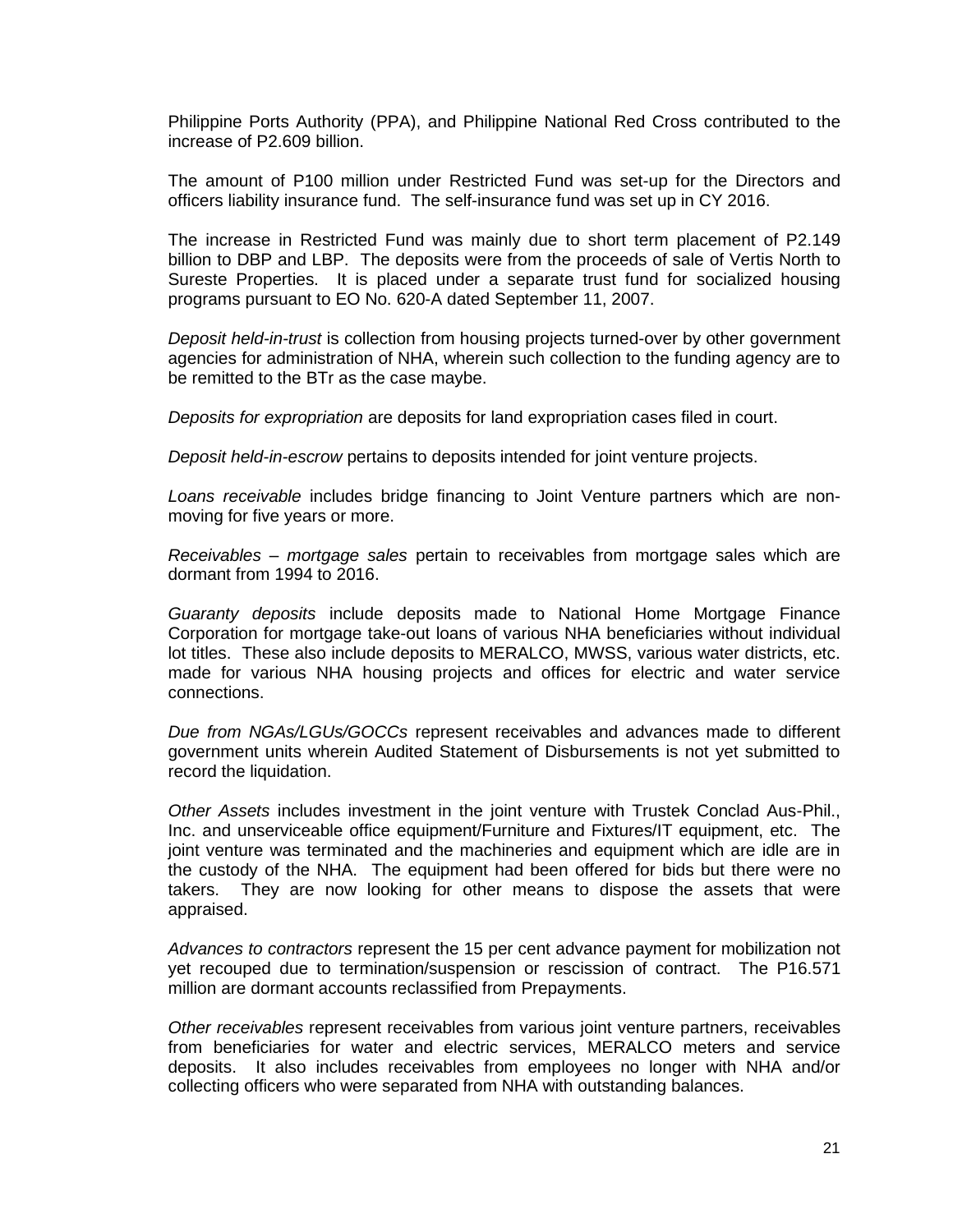*Due from NGOs and POs* pertains to advances for installation of power supplies for three electric cooperatives which remain outstanding to date.

*Rental Deposits* are advances made for the use of spaces for Project Offices.

*Allowance for doubtful accounts* pertains to the set-up of allowance for doubtful accounts from loans granted that had been outstanding for more than five years as follows:

|                            | 2016        |
|----------------------------|-------------|
| Loans receivables - LGUs   | 60,605,941  |
| Loans receivables - others | 128,126,108 |
|                            | 188,732,049 |

#### **13. FINANCIAL LIABILITIES**

This account includes the following:

|                               | 2016        |
|-------------------------------|-------------|
| Accounts payable              | 134,307,628 |
| Loans payable – domestic, net | 95,278,406  |
| Due to officers and employees | 61,653,210  |
| Tax refunds payable           | 137,351     |
|                               | 291,376,595 |

*Loans payable – domestic* includes Urban III, LA#1821, a loan to be assumed by MWSS for water systems funded by the World Bank under the Zonal Improvement Projects, subject to issuance of a negative Advice of Allotment by the BTr. The account is net of overpayment to BTr of P1.723 million.

The decrease of P241 million was due to overpayment to the National Government for GOP portion Urban III and Urban III – LA# 2067 loans in March 2016.

## **14. INTER-AGENCY PAYABLES**

This account consists of the following:

|                                                         | 2016          |
|---------------------------------------------------------|---------------|
| Due to BTr (CISFA Funds)                                | 2,472,977,947 |
| Due to subsidiaries/joint venture/associates/affiliates | 1,367,083,378 |
| Due to LGUs                                             | 113,488,676   |
| Due to government corporations (GCs)                    | 50,254,043    |
| Due to Bureau of Internal Revenue (BIR)                 | 30,241,223    |
| Due to Government Service Insurance System (GSIS)       | 1,850,694     |
| Due to Pag-IBIG                                         | 580,083       |
| Due to Philhealth                                       | 366,696       |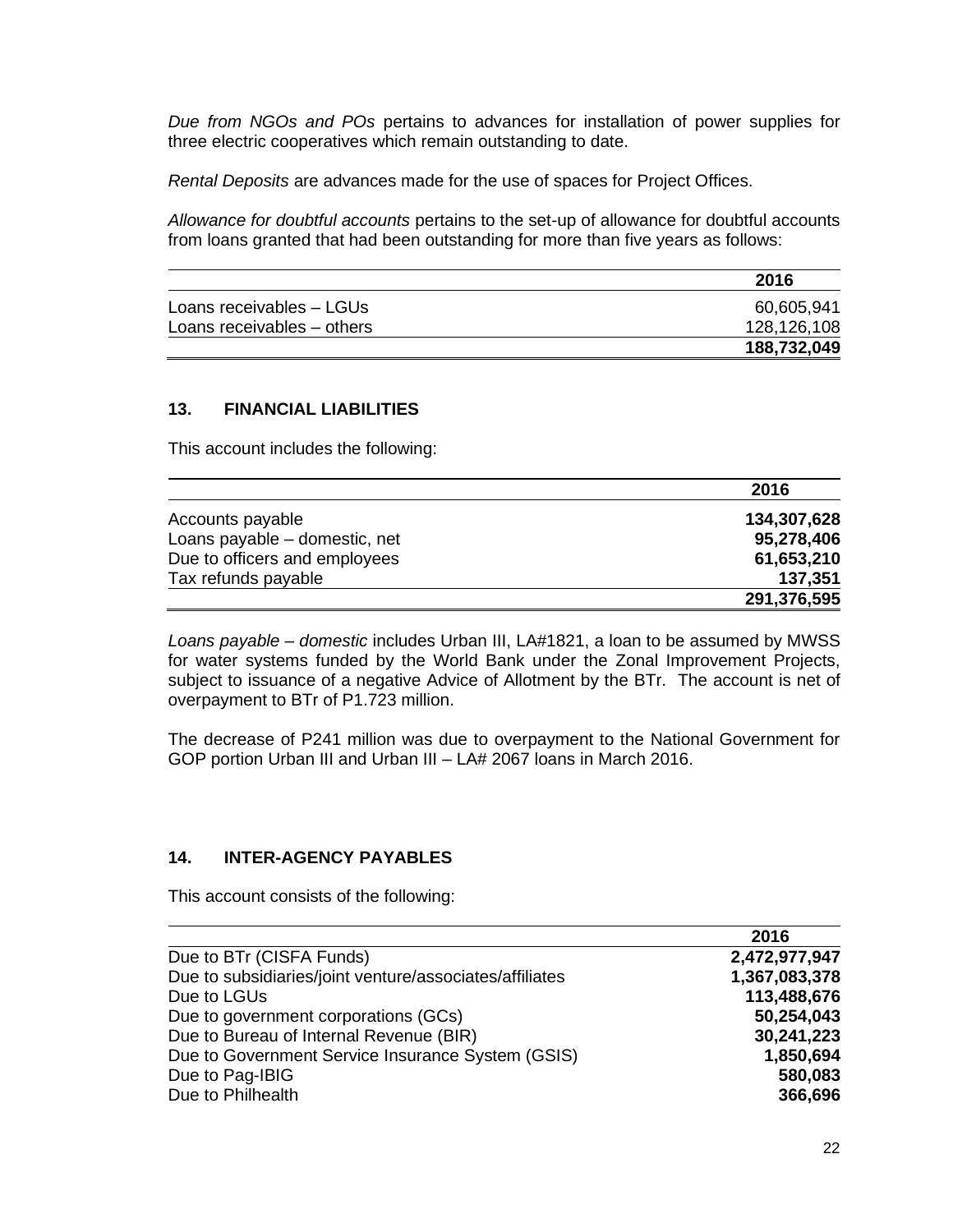| 2016          |
|---------------|
| 4,036,842,740 |

*Due to BTr* are trust funds released by DBM through the BTr for Medium-Rise Public and Private Housing and Local Housing Program as mandated in the CISFA of 1994. It also includes P9.096 million land cost of Dumagok Resettlement Project, which the NHA shall reimburse to the National Government the value of land after the final payment of the areas reserved for socialized housing purposes by the qualified beneficiaries.

*Due to subsidiaries/joint venture/associates/affiliates* mainly represent NHA and developers' share from sales under mortgage take-out scheme in joint venture projects.

*Due to GCs* includes collections from various housing projects covered by Trust Agreements such as PEA Pabahay, ATO Civil Aeronautics Administration, Pasig River Rehabilitation Commission (Kasiglahan 1 to 5 Project), and BCDA (Philippine Centennial Village).

*Due to LGUs* pertains to collections from various Zonal Improvement Project projects for remittance to LGUs based on Metro Manila Commission Memorandum which was for adjustment in the books to be treated as payment of the beneficiaries.

*Due to BIR, GSIS, Pag-IBIG and Philhealth* represent personal/corporate contribution/loan repayment, and withholding taxes for remittance to said agencies.

## **15. TRUST LIABILITIES**

This account consists of the following:

|                                    | 2016          |
|------------------------------------|---------------|
| <b>Trust liabilities</b>           |               |
| <b>NGAs</b>                        | 1,587,659,251 |
| <b>GCs</b>                         | 463,057,920   |
| <b>Others</b>                      | 386,927,743   |
| Guaranty/Security deposits payable | 4,059,026,292 |
|                                    | 6,496,671,206 |

*Guaranty/Security deposits payable* refers to the amount deducted from the progress billing of contractors/developers, to guarantee performance which is refundable upon completion of the project.

*Trust liabilities to NGAs and GCs* represent collection from various housing projects and funds entrusted to NHA covered by Trust Agreements. The breakdown are as follows:

|                                           | 2016        |
|-------------------------------------------|-------------|
| <b>National Government Agencies</b>       |             |
| DOTC                                      |             |
| <b>DZR Airport Redevelopment</b>          | 143,183,908 |
| Laguindingan Airport Resettlement Project | 5,299,835   |
| <b>DPWH</b>                               |             |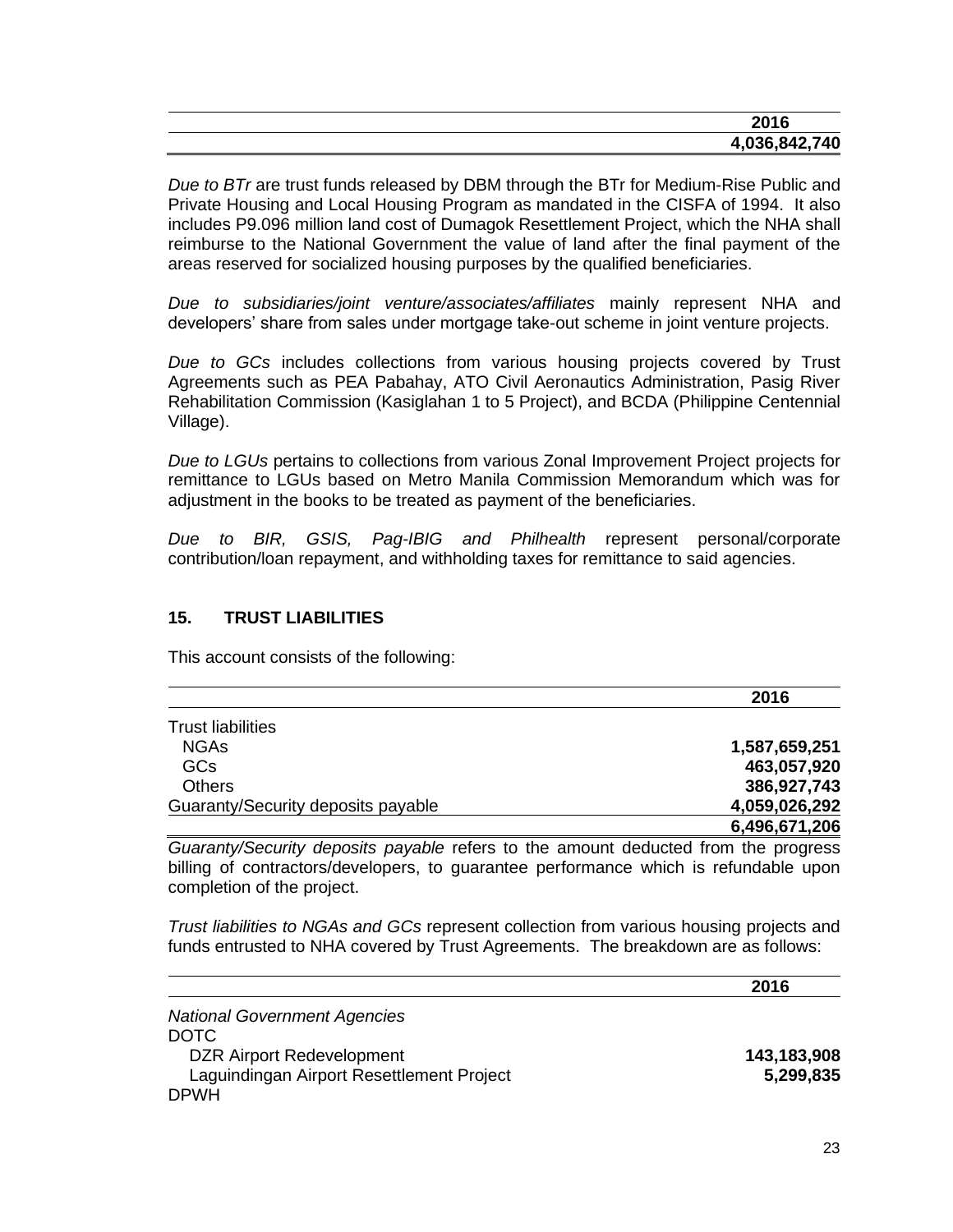| Zamboanga Water District                            | 95,221,390    |
|-----------------------------------------------------|---------------|
| <b>Harbor Link Project</b>                          | 396,536,204   |
| Tondo, R-10 Widening Project                        | 666,392,386   |
| <b>Philippine Constabulary</b>                      | 2,000,000     |
| <b>Presidential Management Staff (PMS)</b>          |               |
| Mamasapano Maguindanao                              | 1,920,402     |
| PSF - Tangos                                        | 1,102,348     |
| <b>Typhoon Pablo</b>                                | 30,000        |
| Pasig River Rehabilitation Commission               | 2,091,601     |
| DILG - Oplan Likas Program                          | 273,881,177   |
|                                                     | 1,587,659,251 |
| <b>Government Corporations</b>                      |               |
| PPA                                                 | 34,816,807    |
| <b>PEA</b>                                          | 35,440,247    |
| <b>Philippine Charity Sweepstakes Office</b>        | 20,044,513    |
| BCDA - Jusmag                                       | 18,600,000    |
| Aurora Pacific Economic Zone and Freeport Authority | 7,400,000     |
| HUDCC - San Miguel, Bulacan                         | 1,000,000     |
| SLEX - Alabang Sto. Tomas Development Inc.          | 231,620       |
| HUDCC - Boni Housing Information Technology         | 533,375       |
| Authority of the Freeport Area of Bataan            | 37,823        |
| Manila International Airport Authority              | (162, 550)    |
| Collections                                         | 345,116,085   |
|                                                     | 463,057,920   |

# **16. OTHER PAYABLES**

This is composed of the following:

|                                           | 2016        |
|-------------------------------------------|-------------|
| Current                                   |             |
| Miscellaneous liability                   | 6,004,240   |
| Contractors                               | 9,862,284   |
| Pinatubo Project Management Office (PPMO) | 255,839     |
| National Government Center (NGC)          | 86,735      |
| Dividends payable                         | 163,670,320 |
| Other payables                            | 122,341,813 |
|                                           | 302,221,231 |

*Non-current*

Contingent liability additional cost of pre-sold/completed projects **196,331,835**

*Contingent liability for additional cost of pre-sold/completed projects,* classified as noncurrent, includes additional cost to be incurred to complete various projects.

*Miscellaneous liabilities/Due to Contractors* consist of amounts received from prospective buyers, tenants, awardees and contractors to guarantee performance of awarded contracts.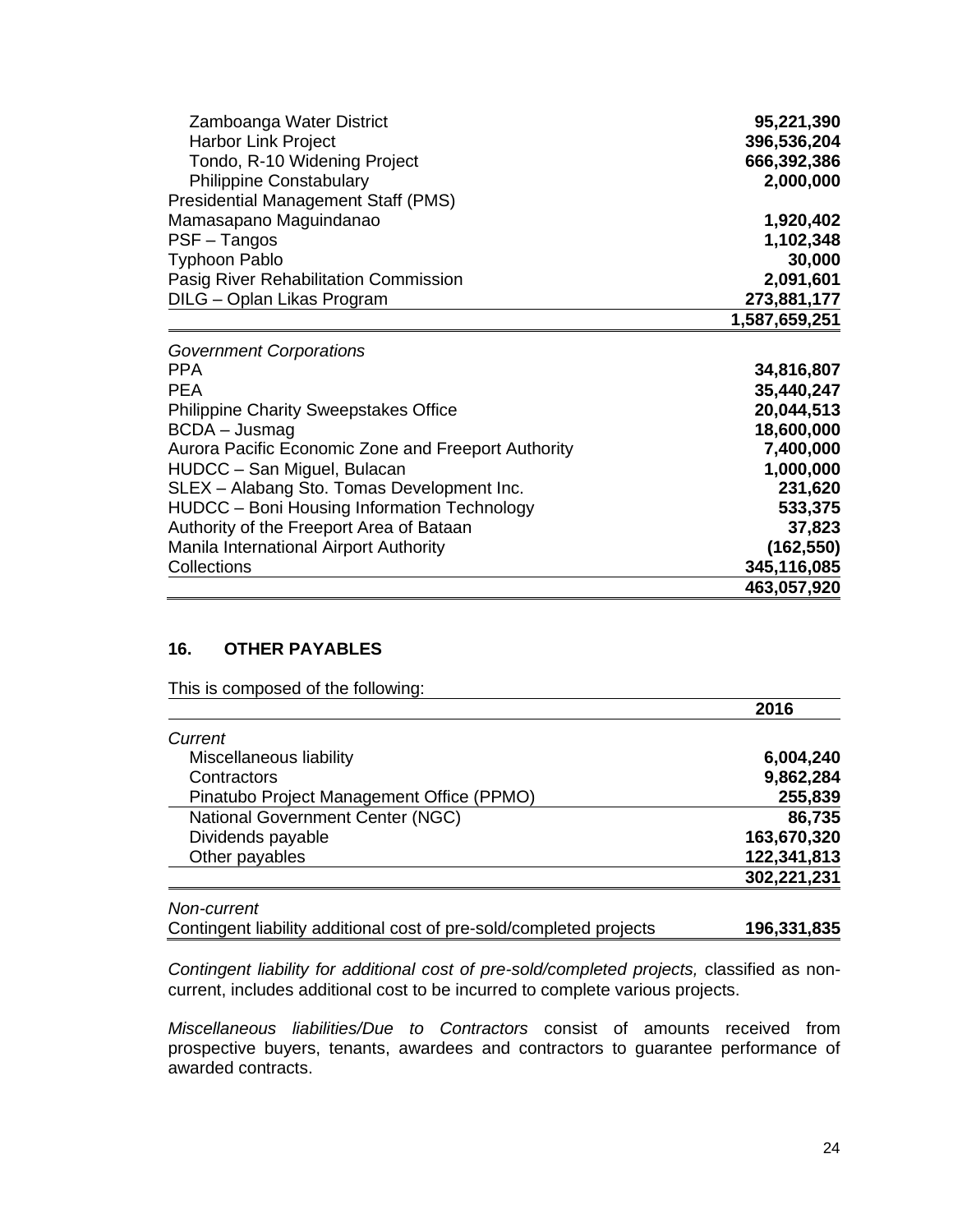# **17. DEFERRED CREDITS**

This account consists of the following:

|                                        | 2016          |
|----------------------------------------|---------------|
| Deferred income from installment sales | 4,570,437,738 |
| Depository liabilities-beneficiaries   | 607,693,804   |
| Deferred profit – uncollected claims   | 14,788,141    |
|                                        | 5,192,919,683 |

*Deferred income from installment sales* is the difference between the selling price and cost of sales of lots, houses and lots or units sold.

*Depository liabilities – beneficiaries* represents beneficiaries/buyers' deposit on lots and titles and rental deposit from beneficiaries of various NHA projects.

*Deferred profit – uncollected claims* represents amount due from G and M Realty Construction and Development Corporation, a joint venture partner, out of overexpenditure in the project development of the Consuelo Heights Housing Projects in Tuguegarao, Cagayan per Court Decision under Civil Case No. Q 95-24669 dated February 2, 1998 and writ of execution dated March 01, 1999.

# **18. GOVERNMENT EQUITY**

|                               | 2016           |
|-------------------------------|----------------|
| Accumulated surplus (Deficit) | 88,311,204,071 |
| Government equity             | 2,893,406,770  |
| Contributed capital           | 3,495,726,524  |
|                               | 94,700,337,365 |

The authorized capitalization of the Authority is P5 billion per PD No. 1924 dated May 6, 1984, to provide NHA the long-term capability to undertake the comprehensive national housing program for marginal and low income families. The amount of P2.893 billion has been issued by the National Government leaving an unissued capitalization of P2.107 billion.

*Accumulated surplus (Deficit)* consists of cumulative results of operations of the Authority including prior period adjustments and utilization of subsidy fund received from the National Government for various resettlement projects, Informal Settler Families Living in Danger Areas in Metro Manila, calamity assistance for families affected by Typhoon/Earthquake, Zamboanga conflict, AFP/PNP housing program, and Bureau of Fire/ Bureau of Jail Management and Penology (BFP/BJMP) housing program.

*Contributed capital* account mostly consists of properties acquire by the Authority thru RAs, EOs or Presidential Proclamations (PPs). The Authority in coordination with other government agencies was designated to develop, convert into housing units and administer the disposition of the properties to bona fide occupants. Details follow:

| 2016 | Status |
|------|--------|
|      |        |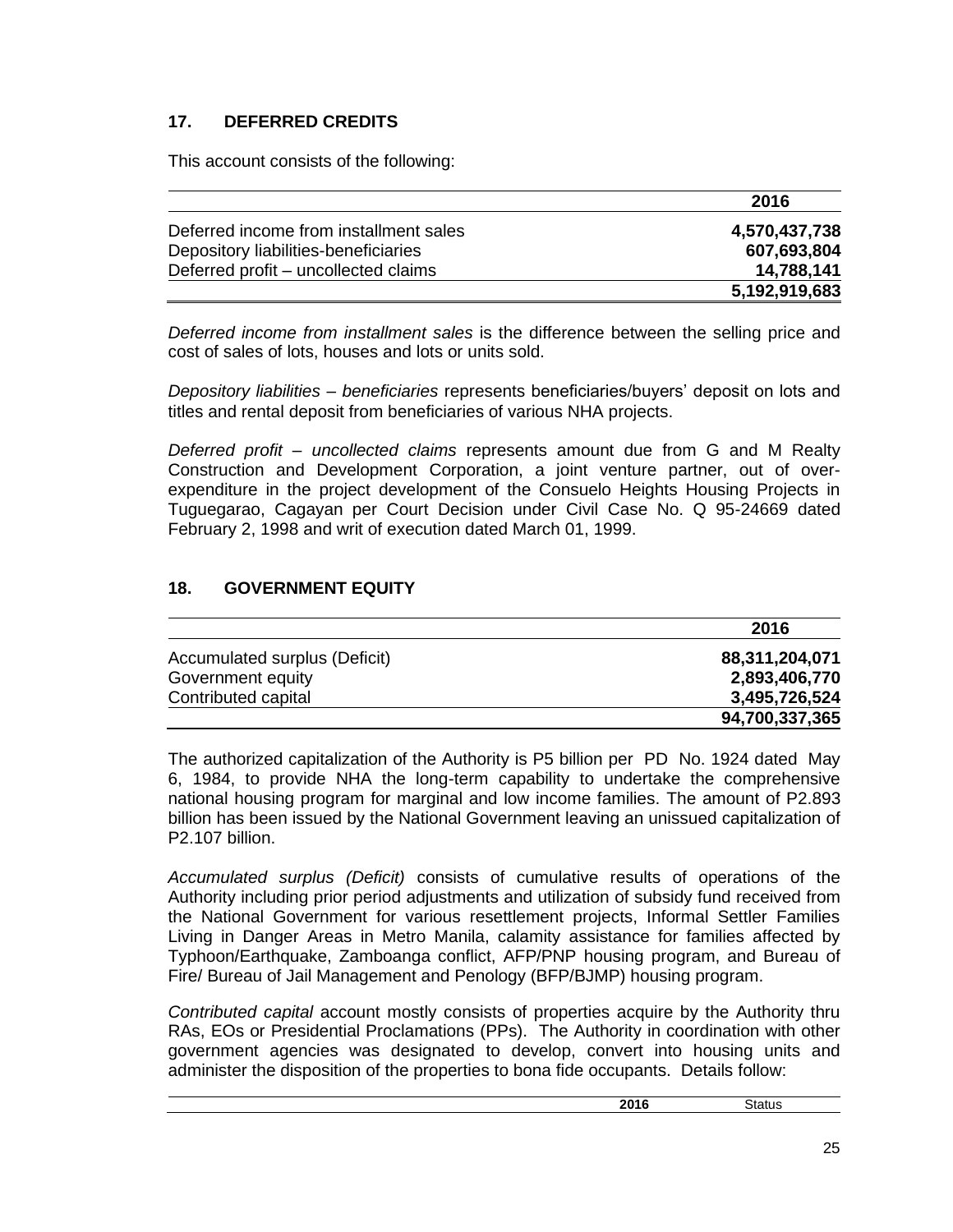|                                                                | 2016          | <b>Status</b>         |
|----------------------------------------------------------------|---------------|-----------------------|
| Joint Venture Project/Asset Pool                               |               |                       |
| <b>Vitas Reclamation Project</b>                               | 1,520,185,412 | On-going sale         |
| Smokey Mountain Development and Reclamation Project (SMDRP)    | 758,110,161   | On-going sale         |
|                                                                | 2,278,295,573 |                       |
| <b>Thru PD/PP</b>                                              |               |                       |
| Three lots from the Municipalities of Pasig, Cainta and Taytay | 57,843,697    | On-going sale         |
| Lualhati Housing Project, Baguio City                          | 17,425,061    | On-going sale         |
| DAR BPI Compound (Cresencia Village, Baguio City)              | 21,600,000    | Sold out              |
| Lot located in Brgy. Katipunan, Quezon City                    | 14,513,760    | On-going sale         |
| Land Cost of Tala I, MRH                                       | 26,209,000    | On-going sale         |
|                                                                | 108,200       |                       |
| Land cost - Maria Orosa and Jorge Bocobo Housing Project       |               | On-going sale         |
| Lianga Housing Project, Surigao del Sur                        | 37,820,160    | On-going sale         |
| Caingin Housing Project, Iloilo City                           | 26,034,720    | On-going sale         |
| Tala Estate, Caloocan City                                     | 15,460,016    | On-going sale         |
| Bagong Silang Project, Phase XI                                | 21,461,165    | On-going sale         |
| Land cost of Tala 2, MRH, Caloocan City                        | 52,000,000    | On-going sale         |
| Bagong Silang Proj. Phase XI, Package 9                        | 14,533,506    | On-going sale         |
| Land cost of SMDRP                                             | 65,862,720    | On-going sale         |
| Land cost of Tala III MRH                                      | 52,171,600    | On-going construction |
| Brgy. Valencia Project, Quezon City                            | 18,510,000    | On-going sale         |
| Tala Development Project Phase 5                               | 50,235,000    | On-going sale         |
| Tala Development Project Phase 2                               | 45,781,000    | On-going sale         |
| Tala Development Project Phase 4                               | 277,863,640   | On-going sale         |
| Camp Gregg PNP Housing Project                                 | 8,793,823     | On-going sale         |
|                                                                | 824,227,068   |                       |
| From Other Government Agency (Thru PD/PP)                      |               |                       |
| Monterraza Subd., Benguet from PMS                             | 117,618,100   | On-going sale         |
| Lot from DPWH, Sta. Ana, Manila                                | 17,753,150    | On-going sale         |
| Lot in Sta. Ana, Manila from DSWD                              | 10,826,000    | On-going sale         |
| Polo Transmitting Community Development Cooperative            | 193,450       | On-going sale         |
| Philippine Centennial Village Project, Taguig                  | 242,724,323   | On-going sale         |
| Housing for 1 <sup>st</sup> District of Agusan del Norte       | 3,263,360     | On-going sale         |
|                                                                | 392,378,383   |                       |
|                                                                |               |                       |
| <b>Donation</b>                                                |               |                       |
| Three motor vehicles                                           | 800,500       |                       |
| One computer unit                                              | 25,000        |                       |
|                                                                | 825,500       |                       |
|                                                                | 3,495,726,524 |                       |

The amount of P1.520 billion represents the NHA's share in the Vitas Reclamation Project. The value of the lot is computed based on the total lot area of 253,645 sqm multiplied by P6,000, the existing zonal value of the lot.

The Smokey Mountain certificate of P1.403 billion represents the value of non-interest bearing participation certificates issued by the Asset Pool due to the conveyance of the Smokey Mountain site and the 79 hectare Manila Bay Foreshore property. The value was reduced to P758 million with the application of loss on sale of housing units.

The three lots from Pasig, Cainta and Taytay with an area of 171.03 hectares more or less were transferred to NHA during the last quarter of 1999. These lots are intended for socialized housing under PP No. 458 dated August 29, 1994.

The BPI Compound, Cresencia Village in Baguio City is intended for socialized housing under PP No. 360 and MOA dated August 05, 1999, OCT No. P-3045 and Special Patent No. 3659.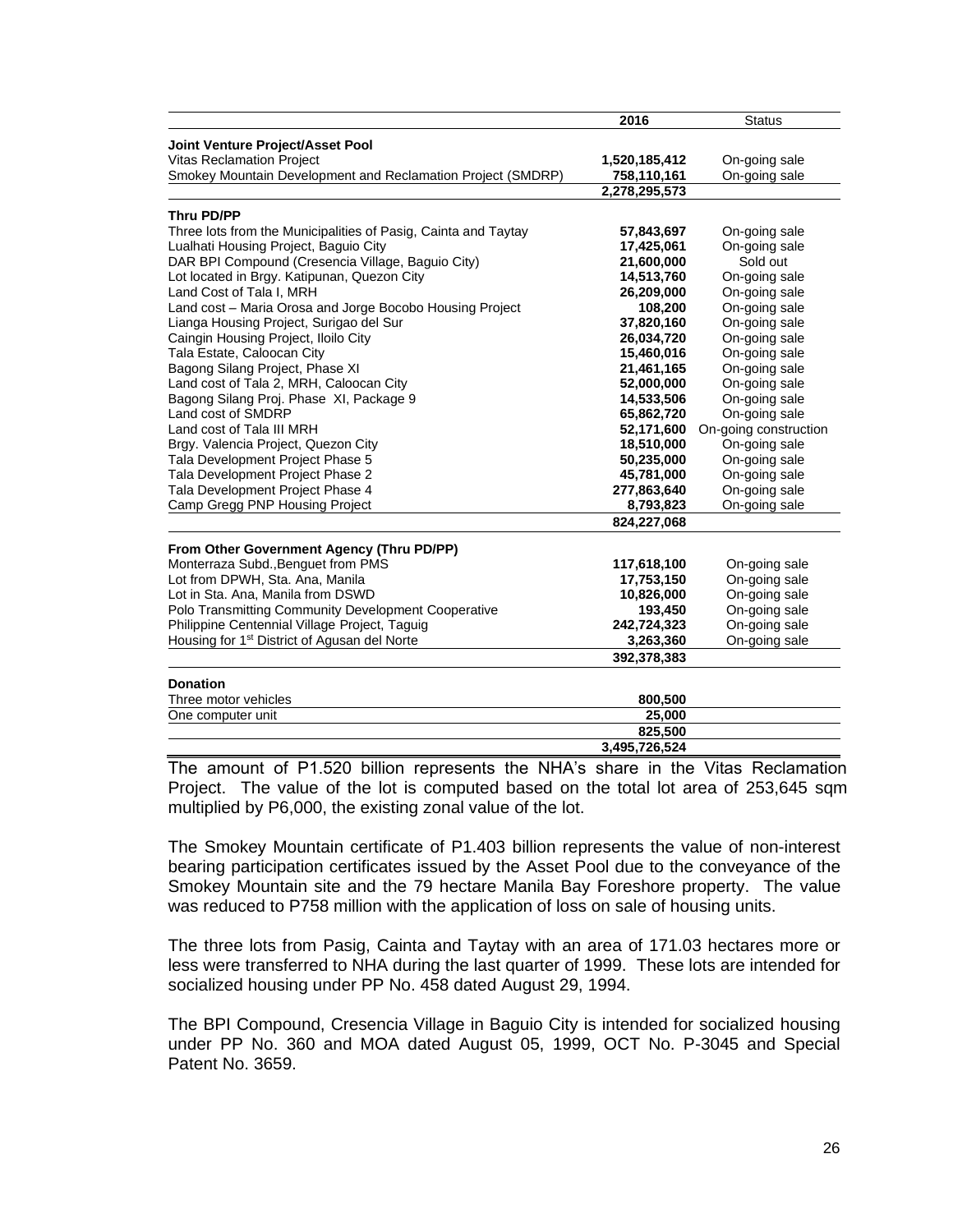The land located at Brgy. Katipunan, Quezon City was conveyed per Deed of Reconveyance under Board Resolution No. 4477 dated January 2002 which approved the conversion of its land use from slaughter house site to residential lot for proper distribution and award to its occupants.

The amount of P26.209 million represents partial land cost of Tala I MRH, 26,209 sqm at P1,000 per sqm under PP No. 843 as amended by RA No. 7999 and PP No. 366.

The amount of P37.820 million represents Lianga Housing project located at Bgy. Diatagon, Lianga, Surigao del Sur under PP No. 403 with an area of 27.3958 hectares for disposition in accordance with the provisions of RA No. 7279.

The Caingin Housing Project which has an area of 54,239 sqm situated in the City of Iloilo, Island of Panay under PP No. 419 is for utilization in relation to socialized housing, urban development, resettlement and slum improvement.

The 808 hectare Tala Estate in Caloocan City was transferred to NHA thru PP No. 843 for various government uses as well as for housing and urban development.

The amount of P21.461 million represents project in Bagong Silang, Phase XI, Package 10 under PP No. 843.

The amount of P52 million represents 20,000 sqm land cost in Caloocan City for Tala 2 under PP No. 843.

The amount of P14.534 million represents project in Bagong Silang, Phase XI, Package 9 under PP No. 843.

The P65.863 million represents the cost of 14,520 sqm lot for the construction of the (9) five-storey low rise building for the SMDRP.

The P52.172 million represents the 20,066 sqm land cost in Caloocan City for Tala 3 under PP No. 843.

The Monterraza property donated by the PMS covering an area of 88,474 sqm more or less. The transfer authorized NHA to administer and sell the subject lots to bonafide settlers, as well as acquire and develop alternative sites, all for socialized housing as approved by the President on July 7, 1997.

The 10,826 sqm lot located in Sta. Ana, Manila from DSWD identified as lots 6 and 11, Block 22, covered by TCT No. 234394 at P1,000 per sqm. for Bo. Puso Homeowners Association.

The 20,315 sqm. lot located in Sta. Ana, Manila, was transferred by DPWH to NHA under Proclamation No. 848 dated January 14, 1992 as relocation site of the squatters, flood victims and other indigents of Greater Manila area.

The 3,869 sqm at P50 per sqm land in Karuhatan, Valenzuela, for proper disposition to members of Polo Transmitting Community Development Cooperative, Inc.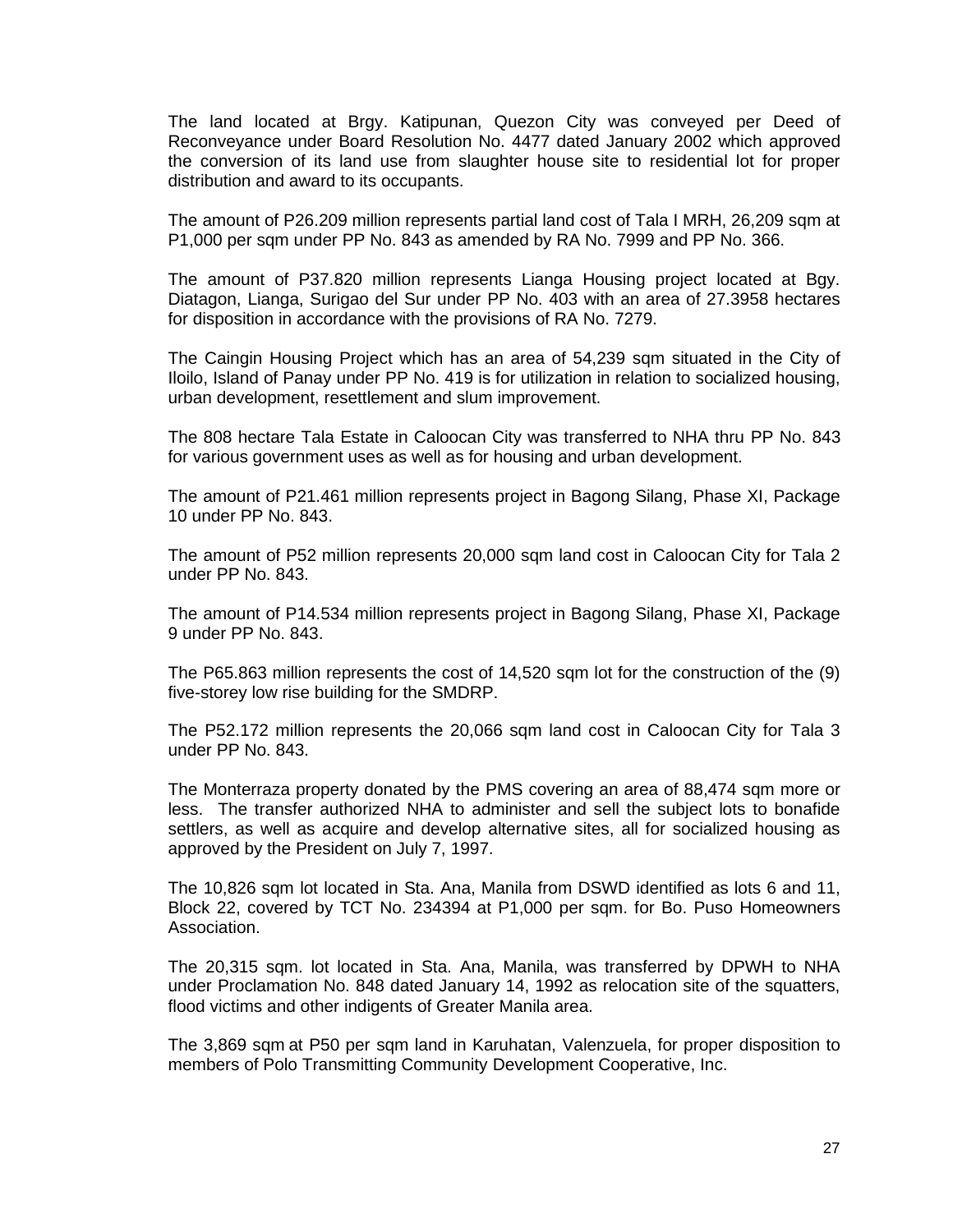The Philippine Centennial Village Project in Taguig City was turned-over by HUDCC to NHA pursuant to EO No. 70/465 as amended.

The parcel of land turned-over by the DPWH thru Deed of Transfer to the NHA for disposition primarily to barangays under 1<sup>st</sup> District of Agusan del Norte.

The motor vehicles were donated by the Japan International Cooperation Agency and the Kinhill Pty. Ltd. while the computer unit was donated by Meiy Construction.

The amount of P8.794 million represents the land cost of Camp Gregg PNP Ville Housing Project under PP No. 262.

#### **19. REVALUATION SURPLUS**

This account consists of the following:

|                                   | 2016          |
|-----------------------------------|---------------|
| Government Center, North Triangle | 6,127,219,012 |
| Pinaglabanan, San Juan LRB        | 99,388,800    |
|                                   | 6,226,607,812 |

The amount of P6.127 billion represents the appraised value of the lot located at the Government Center, North Triangle, a joint venture project with Ayala Land, Inc.

#### **20. SUBSIDY INCOME FROM THE NATIONAL GOVERNMENT**

As of December 31, 2016, the total allotment for the various projects – relocation/resettlement, AFP/PNP housing and for calamity projects amounted to P112.758 billion, including the amount of P10.763 billion sourced from the Unprogrammed Fund, FY 2011 General Appropriations Act, RA No. 10147.

|                |                                                                                              | Source of                                             | <b>Amount Advice</b> |      | <b>Cash Received</b><br><b>Total Utilization</b> |               | <b>Balance of</b> |                 | <b>Balance of</b> |
|----------------|----------------------------------------------------------------------------------------------|-------------------------------------------------------|----------------------|------|--------------------------------------------------|---------------|-------------------|-----------------|-------------------|
|                | Projects                                                                                     | Fund                                                  | of Allotment         | 2016 | 2015 and prior                                   | 2016          | 2015 and prior    | Cash            | Allotment         |
|                | <b>Disbursement Acceleration Program</b>                                                     |                                                       |                      |      |                                                  |               |                   |                 |                   |
| $\overline{1}$ | Housing<br>Project for<br><b>Families Living</b><br>along Danger<br>Areas in Metro<br>Manila | Unprogrammed<br>Fund, FY 2011<br>GAA, RA No.<br>10147 | 10,000,000,000       |      | 7,115,366,000                                    | 1,488,133,869 | 7,283,377,101     | (1,656,144,970) |                   |
| $\overline{2}$ | Housing for<br><b>BFP/BJMP</b>                                                               | Unprogrammed<br>Fund, FY 2011<br>GAA, RA No.<br>10147 | 500,000,000          |      | 408,964,000                                      | 37,440,000    | 346,312,088       | 25,211,912      | 91,036,000        |
| 3              | North Triangle<br>Relocation                                                                 | Unprogrammed<br>Fund, FY 2011<br>GAA, RA No.<br>10147 | 163,298,000          |      | 106,325,000                                      |               | 189,170,868       | (82, 845, 868)  | 56,973,000        |
|                | Project                                                                                      | Supplemental,<br>FY 2014 GAA.<br>RA No. 10633         | 286,702,000          |      |                                                  |               | ٠                 | ٠               | 286,702,000       |
| 4              | <b>Iloilo</b><br>Resettlement<br>Project                                                     | Unprogrammed<br>Fund, FY 2011<br>GAA, RA No.<br>10147 | 100,000,000          |      | 100,000,000                                      | 67,663,891    | 98,128,039        | (65,791,930)    |                   |
|                | Sub-total                                                                                    |                                                       | 11,050,000,000       |      | 7,730,655,000                                    | 1,593,237,760 | 7,916,988,096     | (1,779,570,856) | 434,711,000       |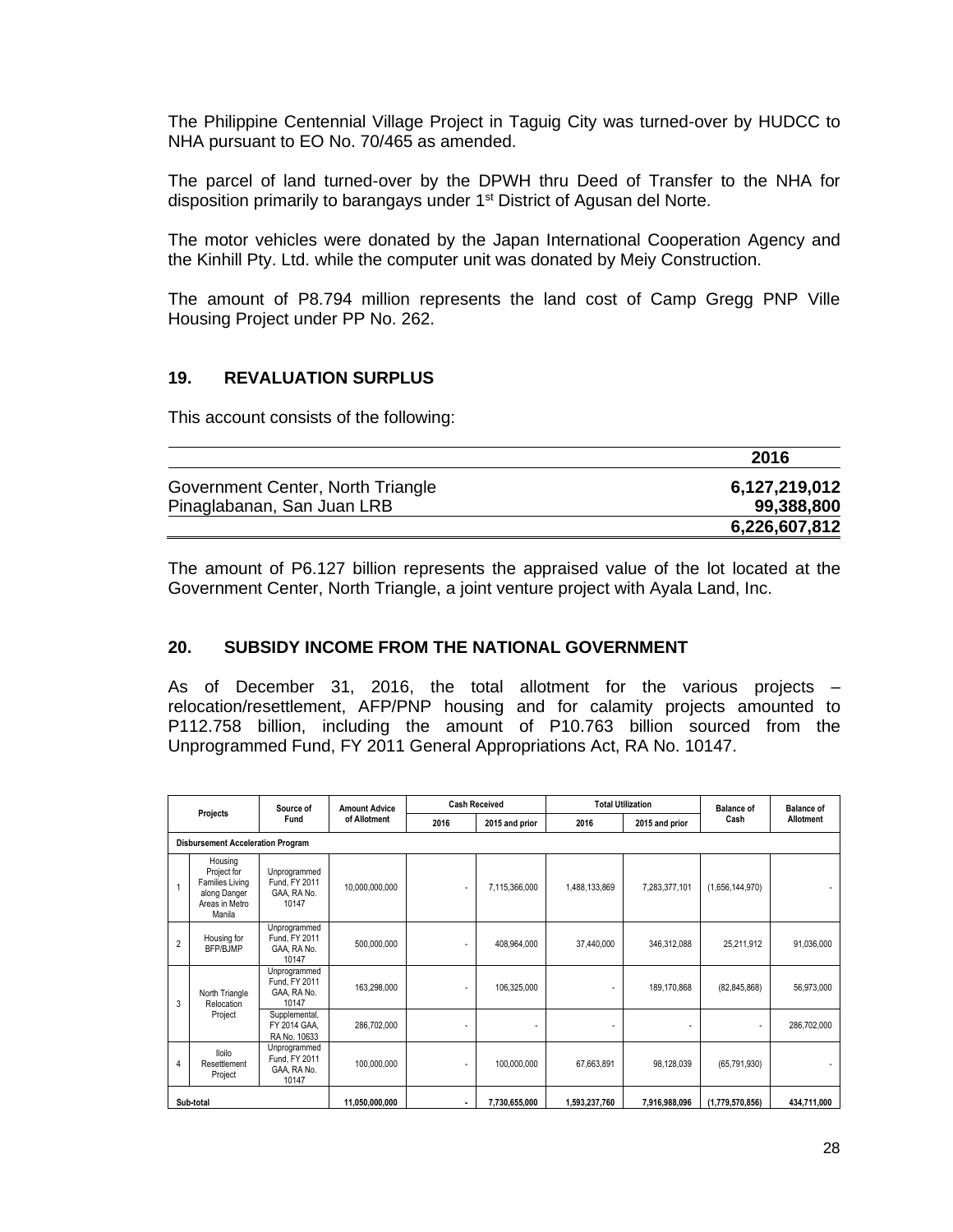|                |                                                                                     | Source of                                             | <b>Amount Advice</b> | <b>Cash Received</b><br><b>Total Utilization</b> |                | <b>Balance of</b> | <b>Balance of</b> |                    |                |
|----------------|-------------------------------------------------------------------------------------|-------------------------------------------------------|----------------------|--------------------------------------------------|----------------|-------------------|-------------------|--------------------|----------------|
|                | Projects                                                                            | Fund                                                  | of Allotment         | 2016                                             | 2015 and prior | 2016              | 2015 and prior    | Cash               | Allotment      |
|                | <b>Regular Appropriation</b>                                                        |                                                       |                      |                                                  |                |                   |                   |                    |                |
|                |                                                                                     | FY 2016 GAA,<br>RA No. 10717                          | 367,940,000          | 49,324,000                                       |                | 36,487,836        |                   | 12,836,164         | 318,616,000    |
|                |                                                                                     | FY 2015 GAA,<br>RA No. 10651                          | 577,220,000          |                                                  |                | 124,949,413       | 51,359,896        | (176,309,309)      | 577,220,000    |
| $\mathbf{1}$   | Resettlement<br>Program                                                             | FY 2014 GAA.<br>RA No. 10633                          | 200,000,000          | 28,008,000                                       | 100,000,000    | 35,184,068        | 69,082,147        | 23,741,785         | 71,992,000     |
|                |                                                                                     | FY 2013 GAA,<br>RA No. 10352                          | 4,882,200,000        | ٠                                                | 3,336,258,000  | 1,086,544,536     | 1,787,508,091     | 462,205,373        | 1,545,942,000  |
|                |                                                                                     | FY 2012 GAA.<br>RA No. 10155                          | 5,503,180,000        |                                                  | 5,100,517,000  | 1,158,762,832     | 2,662,317,921     | 1.279.436.248      | 402,663,000    |
| 3              | Resettlement<br>Upgrading<br>Program                                                | FY 2013 GAA,<br>RA No. 10352                          | 127,845,000          |                                                  | 42,834,000     | 34,302,459        | 10,374,525        | (1,842,984)        | 85,011,000     |
|                | Emergency                                                                           | FY 2013 GAA,<br>RA No. 10352                          | 620,980,000          |                                                  | 550,662,000    | 181,199,213       | 470,446,047       | (100, 983, 260)    | 70,318,000     |
| $\overline{4}$ | Housing<br>Assistance for                                                           | FY 2014 GAA,<br>RA No. 10633                          | 100,000,000          | 32,254,000                                       | 48,928,000     | 18,899,351        | 53,381,796        | 8,900,853          | 18,818,000     |
|                | Calamity<br>Victims                                                                 | FY 2015 GAA,<br>RA No. 10651                          | 736,480,000          | 480,630,000                                      | 61,880,000     | 371,768,873       | 69,329,197        | 101,411,930        | 193,970,000    |
|                | AFP/PNP/BFP                                                                         | FY 2013 GAA,<br>RA No. 10352                          | 1,621,740,000        | 232,581,000                                      |                | 220,031,597       | 442,009,114       | (429, 459, 711)    | 1,389,159,000  |
| 5              | /BJMP/<br><b>BuCor</b><br>Housing                                                   | FY 2014 GAA,<br>RA No. 10633                          | 5,458,000,000        | 900,249,000                                      |                | 587,014,968       | 407,249,251       | (94,015,220)       | 4,557,751,000  |
|                | Program                                                                             | FY 2015 GAA,<br>RA No. 10651                          | 100.000.000          |                                                  |                |                   |                   |                    | 100,000,000    |
|                | Housing<br>Program for                                                              | FY 2013 GAA,<br>RA No. 10352                          | 10,108,725,000       | 885,511,000                                      | 6,995,974,000  | 1,605,874,718     | 6,257,212,529     | 18,397,752         | 2,227,240,000  |
| 6              | Informal<br>Families (IFs)                                                          | FY 2014 GAA,<br>RA No. 10633                          | 5,493,770,000        | 882,299,000                                      | 2,929,794,000  | 704,283,931       | 2,872,819,963     | 234,989,106        | 1,681,677,000  |
|                | living along<br>danger areas                                                        | FY 2015 GAA.<br>RA NO. 10651                          | 3,586,300,000        | 1,328,924,000                                    |                | 813,597,630       | 585,981,741       | (70,655,371)       | 2,257,376,000  |
|                | in Metro<br>Manila                                                                  | FY 2016 GAA,<br>RA NO. 10717                          | 2,576,640,000        | 86,698,000                                       |                | 489,216,750       |                   | (402, 518, 750)    | 2,489,942,000  |
| $\overline{7}$ | Housing<br>Program for<br>IFs living along<br>danger areas<br>in Bacoor,<br>Cavite  | FY 2015 GAA,<br>RA No. 10651                          | 50,000,000           |                                                  |                |                   |                   |                    | 50,000,000     |
| 8              | Housing<br>Assistance<br>Program for<br>Calamity<br>Victims -<br>Typhoon<br>Yolanda | FY 2016 GAA,<br>RA No. 10717                          | 9,787,177,422        | 298,107,000                                      |                | 624,938,210       |                   | (326, 831, 210)    | 9,489,070,422  |
|                | Sub-total                                                                           |                                                       | 51,898,197,422       | 5,204,585,000                                    | 19,166,847,000 | 8,093,056,386     | 15,739,072,218    | 539.303.395        | 27,526,765,422 |
|                | <b>Other Releases</b>                                                               |                                                       |                      |                                                  |                |                   |                   |                    |                |
| $\mathbf{1}$   | AFP and PNP<br>Housing<br>Project, Phase                                            | Unprogrammed<br>Fund, FY 2012<br>GAA, RA No.<br>10155 | 4,514,480,000        |                                                  | 4,514,480,000  | 534,763,900       | 6,489,069,988     | 1,490,646,112      |                |
|                | 2                                                                                   | FY 2013 GAA,<br>RA No. 10352                          | 4,000,000,000        | 1,045,004,000                                    | 2.954.996.000  |                   |                   |                    |                |
| $\overline{2}$ | <b>Housing Project</b><br>Typhoon "Pablo"                                           | Unprogrammed<br>Fund, FY 2013<br>GAA, RA No.<br>10352 | 4,084,600,000        |                                                  | 3,408,933,000  | 364,602,692       | 3,116,650,814     | (72, 320, 506)     | 675,667,000    |
| 3              | <b>Housing Project</b><br>Zamboanga<br>Conflict                                     | Unprogrammed<br>Fund, FY 2013<br>GAA, RA No.<br>10352 | 2,566,000,000        |                                                  | 2,566,000,000  | 1,362,846,868     | 1,789,246,381     | (586,093,249)      |                |
|                |                                                                                     | Unprogrammed<br>Fund, FY 2013<br>GAA, RA No.<br>10352 | 2,200,000,000        |                                                  | 2,200,000,000  | 384,608,398       | 914,483,937       | 900,907,665        |                |
| $\overline{4}$ | Permanent<br>housing<br>Typhoon<br>"Yolanda"                                        | Unprogrammed<br>Fund, FY 2014<br>GAA, RA No.<br>10633 | 18,999,978,000       | 4,181,129,000                                    | 3,824,147,000  | 6,162,514,475     | 3,999,669,726     | (2, 156, 908, 201) | 10,994,702,000 |
|                |                                                                                     | Unprogrammed<br>Fund, FY 2015<br>GAA, RA No.<br>10651 | 11,669,040,000       | 1,260,791,000                                    | 2,128,040,000  | 2,843,300,473     | 29,687,468        | 515,843,059        | 8,280,209,000  |
| 5              | Reconstruction<br>and Rehabilitation<br>Program Fund                                | Unprogrammed<br>Fund, FY 2014<br>GAA, RA No.<br>10633 | 1,500,000,000        | 348,595,000                                      |                | 320,783,364       | 332, 195, 489     | (304, 383, 853)    | 1,151,405,000  |
| 6              | Housing<br>Assistance<br>Program for                                                | Unprogrammed<br>FY 2016 GAA,<br>RA No. 10717          | 276,138,000          |                                                  |                |                   |                   |                    | 276,138,000    |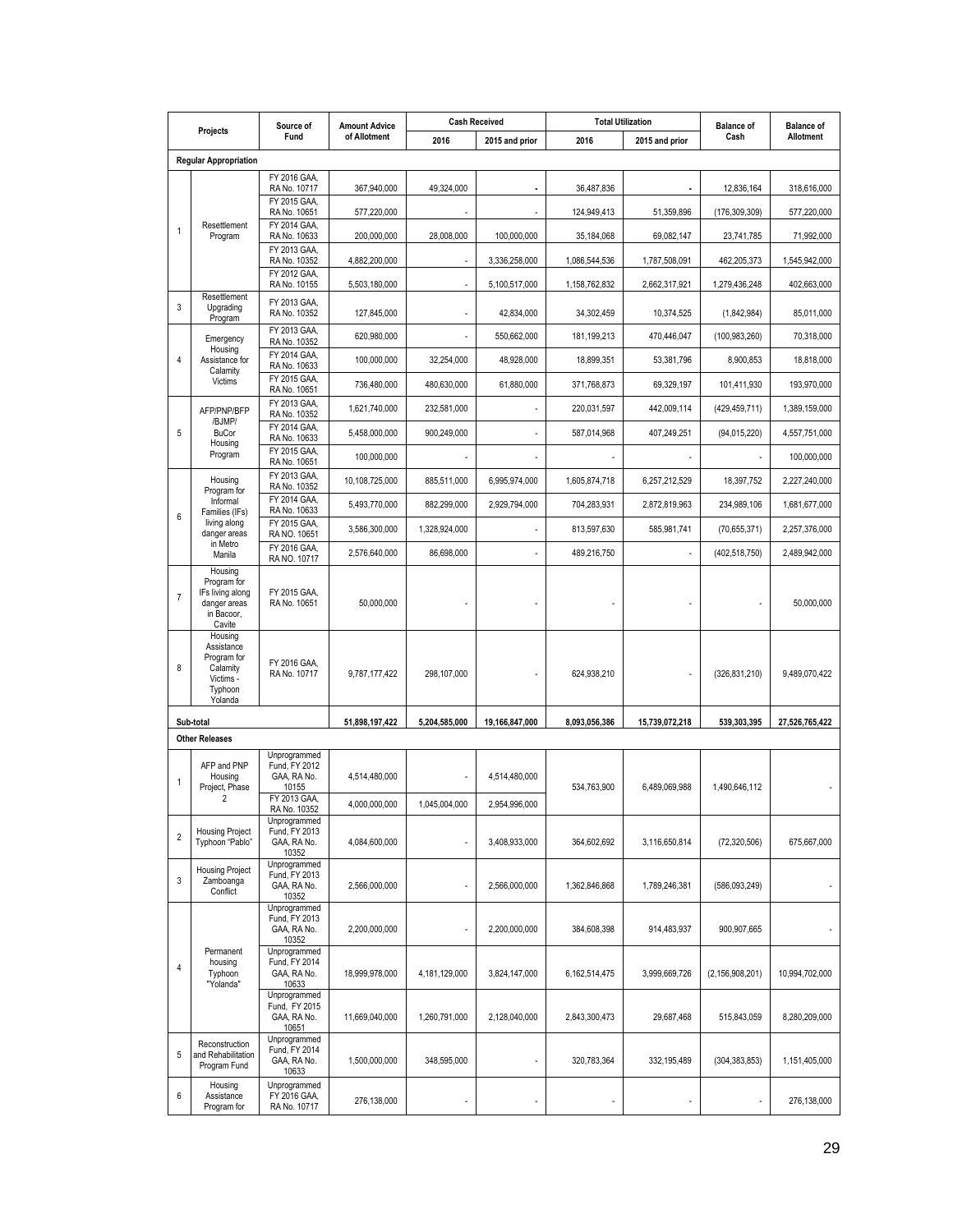| Source of<br>Projects                         |      | <b>Amount Advice</b> | <b>Cash Received</b> |                | <b>Total Utilization</b> |                | <b>Balance of</b> | <b>Balance of</b> |
|-----------------------------------------------|------|----------------------|----------------------|----------------|--------------------------|----------------|-------------------|-------------------|
|                                               | Fund | of Allotment         | 2016                 | 2015 and prior | 2016                     | 2015 and prior | Cash              | <b>Allotment</b>  |
| Victims of<br>Typhoon Nona<br>in Pola Mindoro |      |                      |                      |                |                          |                |                   |                   |
| Sub-total                                     |      | 49.810.236.000       | 6,835,519,000        | 21.596.596.000 | 11,973,420,169           | 16,671,003,803 | (212, 308, 973)   | 21.378.121.000    |
| <b>Grand Total</b>                            |      | 112,758,433,422      | 12,040,104,000       | 48,494,098,000 | 21,659,714,316           | 40,327,064,118 | (1,452,576,433)   | 49,339,597,422    |

**Notes:**

(1) Housing Project for Families Living along Danger Areas in Metro Manila : Out of the P10B allotment, only P8,710,160,000 was obligated as of June 30, 2014, thus leaving a balance of allotment amounting to (P8,710,160,000 - P7,115,366,000) P1,594,794,000.

(2) Housing for BFP/BJMP: The balance of allotment amounting to P91,036,000.00 was remitted to BTr on November 11, 2015.

(3) North Triangle Relocation Project: out of the P450,000,000.00 allotment, only P163,298,000.00 was obligated as of June 30, 2014, thus leaving a balance of P286,702,000 which was released as a suppplemental appropriation.

(4) Iloilo Resettlement Project: P100,000,000 allotment was fully obligated as of June 30, 2014.

# **21. SERVICE AND BUSINESS INCOME**

|                                       | 2016          |
|---------------------------------------|---------------|
| Service income                        |               |
| Processing fees                       | 32,255,234    |
| Clearance and certification fees      | 3,825,228     |
| Other service income                  | 89,965        |
| Permit fees                           | 89,020        |
| Fines and penalties – service income  | 48,805        |
|                                       | 36,308,252    |
| <b>Business income</b>                |               |
| Sales revenue                         | 843,590,870   |
| Rent/Lease income                     | 325,055,534   |
| Management fees                       | 116,313,657   |
| Fines and penalties - business income | 95,728,337    |
| Interest income                       | 50,881,791    |
| Other business income                 | 172,327,820   |
|                                       | 1,603,898,009 |
|                                       | 1,640,206,261 |
| 22.<br><b>PERSONAL SERVICES</b>       |               |
|                                       | 2016          |
| <b>Salaries and wages</b>             |               |
| Salaries and wages - regular          | 362,308,777   |
|                                       | 362,308,777   |
| <b>Other compensation</b>             |               |
| Year-end bonus                        | 30,161,493    |
| Personnel economic relief allowance   | 25,935,396    |
| Representation allowance              | 8,203,255     |
| Clothing/Uniform allowance            | 5,475,000     |
| Cash gift                             | 5,275,000     |
| <b>Transportation allowance</b>       | 4,236,157     |
| Honoraria                             | 559,338       |
| Overtime and night pay                | 465,968       |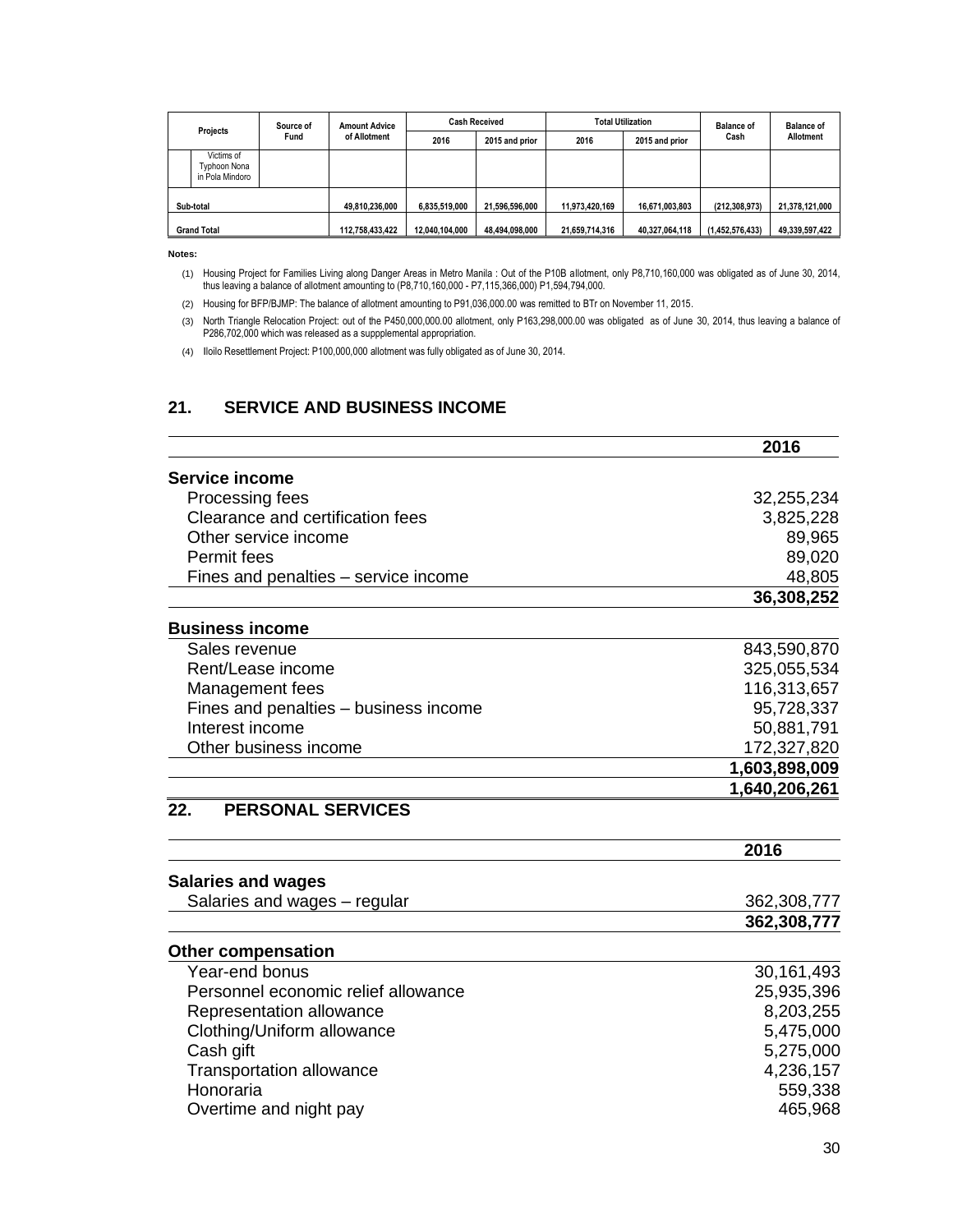| Hazard pay                                | 52,282      |
|-------------------------------------------|-------------|
| Productivity incentive allowance          | 36,468      |
| Subsistence allowance                     | 11,350      |
| Laundry allowance                         | 1,548       |
| Other bonuses and allowances              | 130,144,874 |
|                                           | 210,558,129 |
| <b>Personnel benefit contributions</b>    |             |
| Retirement and life insurance premiums    | 42,840,399  |
| <b>PhilHealth contributions</b>           | 3,994,551   |
| Employees compensation insurance premiums | 1,270,250   |
| Pag-IBIG contributions                    | 1,268,800   |
|                                           | 49,374,000  |
| <b>Other personnel benefits</b>           |             |
| Terminal leave benefits                   | 25,953,486  |
| Other personnel benefits                  | 14,848,758  |
| <b>Retirement gratuity</b>                | 4,667,524   |
|                                           | 45,469,768  |
|                                           | 667,710,674 |

# **23. MAINTENANCE AND OTHER OPERATING EXPENSES**

|                                                        | 2016       |
|--------------------------------------------------------|------------|
| <b>Travelling expenses</b>                             |            |
| Local                                                  | 16,852,301 |
| Foreign                                                | 333,229    |
|                                                        | 17,185,530 |
| Training and scholarship expenses                      |            |
| Training expenses                                      | 3,955,799  |
|                                                        | 3,955,799  |
| <b>Supplies and materials expenses</b>                 |            |
| Office supplies expenses                               | 19,709,745 |
| Fuel, oil and lubricants expenses                      | 6,714,863  |
| Semi-expendable furniture, fixtures and books expenses | 3,015,615  |
| Accountable forms expenses                             | 1,830,885  |
| Semi-expendable machinery and equipment expenses       | 1,438,705  |
| Drugs and medicines expenses                           | 72,126     |
| Medical, dental and laboratory supplies expense        | 41,060     |
| Other supplies and materials expenses                  | 1,003,589  |
|                                                        | 33,826,588 |
| <b>Utility expenses</b>                                |            |
| <b>Electricity expenses</b>                            | 25,936,444 |
| Water expenses                                         | 9,957,874  |
|                                                        | 35,894,318 |
| <b>Communication expenses</b>                          |            |
| Telephone expenses                                     | 6,030,119  |
| Internet subscription expenses                         | 1,541,867  |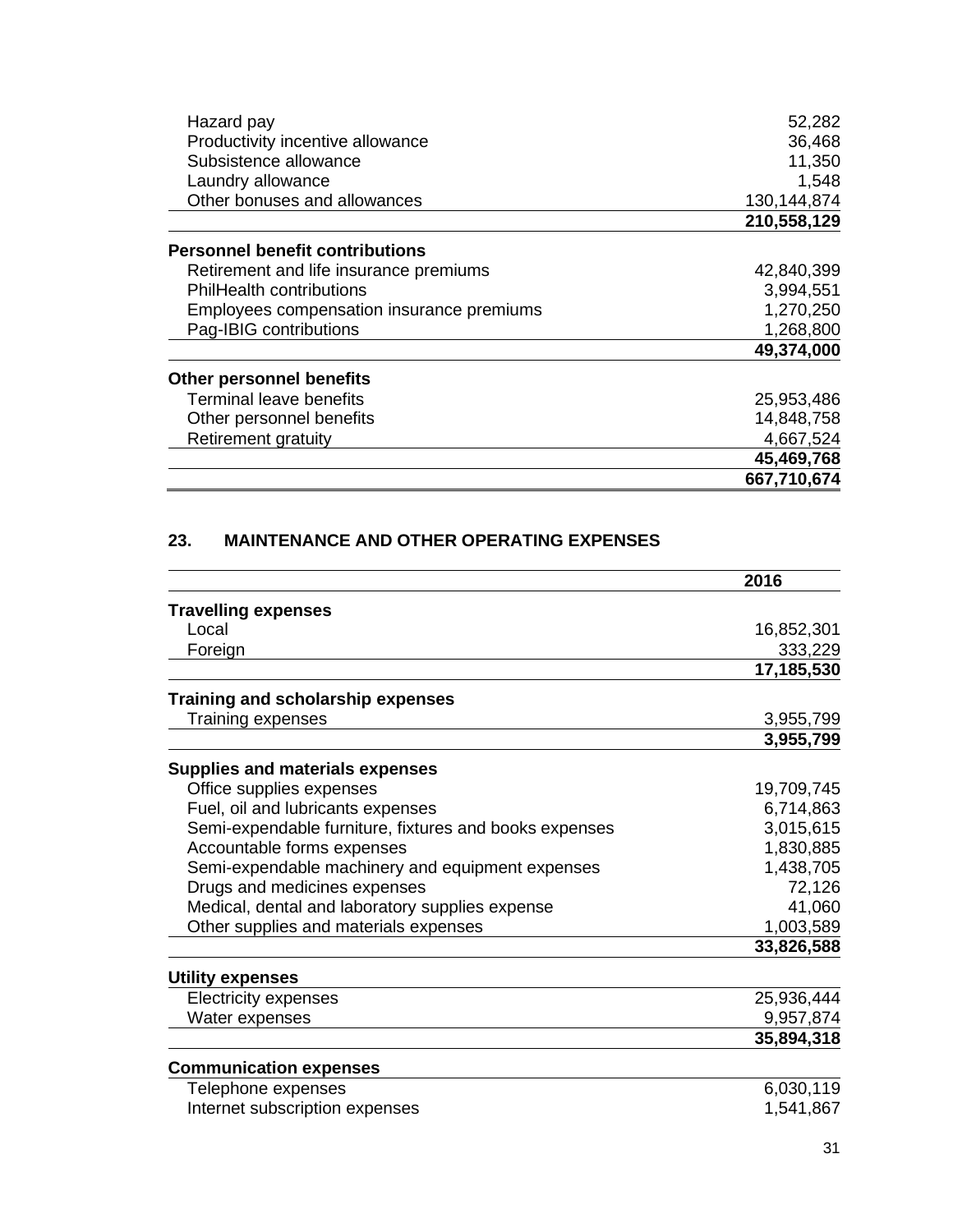|                                                                | 2016               |
|----------------------------------------------------------------|--------------------|
| Postage and courier services                                   | 1,211,583          |
| Cable, satellite, telegraph and radio expenses                 | 29,352             |
|                                                                | 8,812,921          |
| Survey, research, exploration and development expenses         |                    |
| Survey expenses                                                | 515,550            |
|                                                                | 515,550            |
| Demolition/Relocation and desilting/drilling/dredging expenses |                    |
| Demolition and relocation expenses                             | 13,434             |
|                                                                | 13,434             |
|                                                                |                    |
| Confidential, intelligence and extraordinary expenses          |                    |
| Extraordinary and miscellaneous expenses                       | 132,830<br>132,830 |
|                                                                |                    |
| <b>Professional services</b>                                   |                    |
| Other professional services                                    | 180, 151, 978      |
| Auditing services                                              | 28,214,638         |
| Consultancy services                                           | 1,321,347          |
| Legal services                                                 | 342,673            |
|                                                                | 210,030,636        |
| <b>General services</b>                                        |                    |
| Security services                                              | 79,936,255         |
| Janitorial services                                            | 15,182,811         |
|                                                                | 95,119,066         |
| <b>Repairs and Maintenance</b>                                 |                    |
| Land improvements                                              | 12,719,864         |
| Transportation equipment                                       | 5,031,781          |
| Buildings and other structures                                 | 3,610,698          |
| Machinery and equipment                                        | 1,440,007          |
| <b>Furniture and fixtures</b>                                  | 96,736             |
| Semi-expendable machinery and equipment                        | 14,747             |
| Other property, plant and equipment                            | 98,093             |
|                                                                | 23,011,926         |
| Taxes, insurance premiums and other fees                       |                    |
| Insurance expenses                                             | 14,055,394         |
| Taxes, duties and licenses                                     | 11,033,291         |
| Fidelity bond premiums                                         | 1,526,545          |
|                                                                | 26,615,230         |
|                                                                |                    |
| <b>Other MOOE</b><br>Rent/Lease expenses                       | 7,010,579          |
| Representation expenses                                        | 4,491,005          |
| Printing and publication expenses                              | 2,299,547          |
| Transportation and delivery expenses                           | 1,797,382          |
| Subscription expenses                                          | 277,326            |
| Advertising, promotional and marketing expenses                | 478,921            |
| Membership dues and contributions to organizations             | 45,600             |
| Donations                                                      | 45,000             |
|                                                                |                    |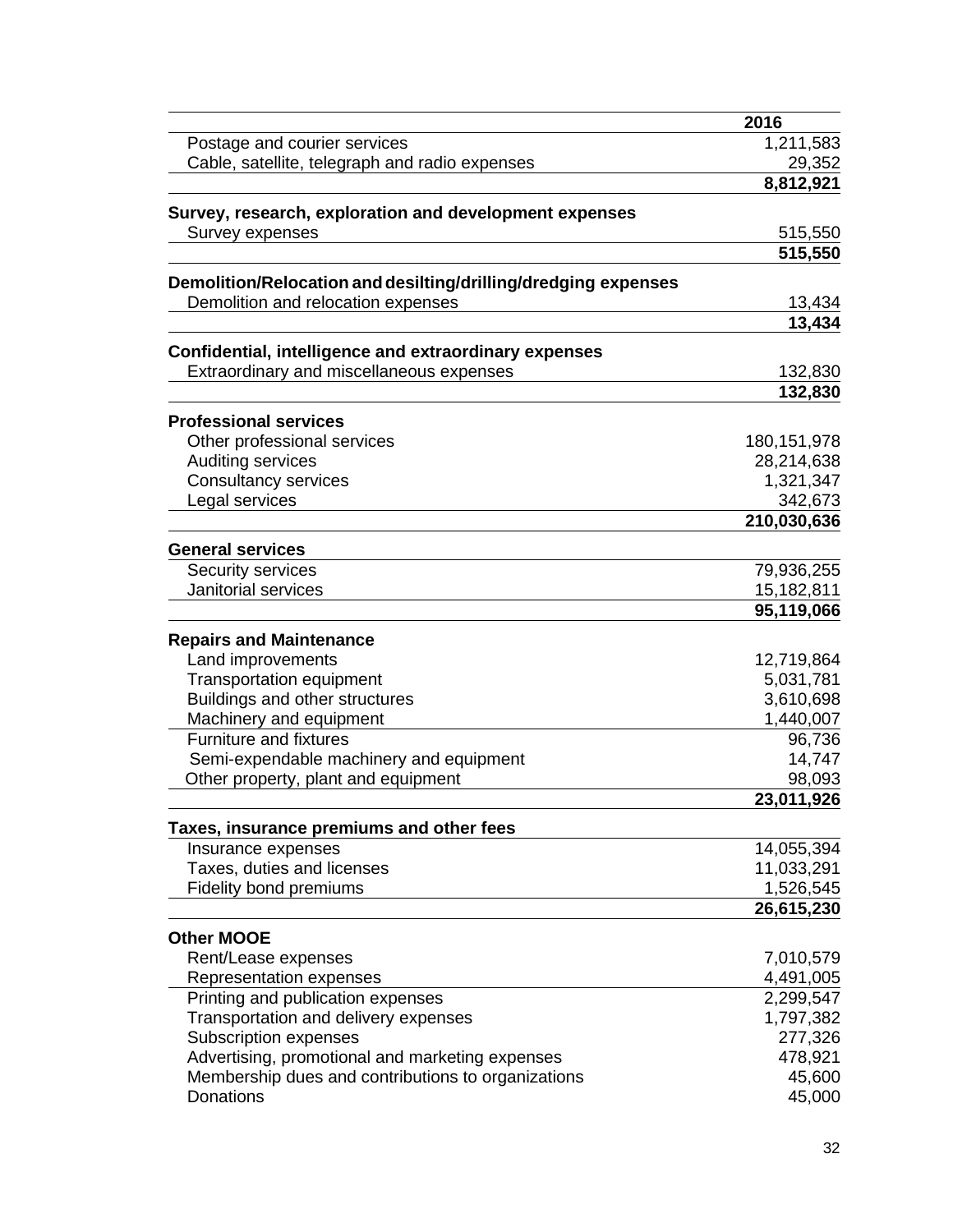| 2016        |
|-------------|
| 240         |
| 32,336,534  |
| 48,782,134  |
| 503,895,962 |
|             |

## **24. FINANCIAL EXPENSES**

|                         | 2016    |
|-------------------------|---------|
| Bank charges            | 67,051  |
| Other financial charges | 94,768  |
|                         | 161,819 |

### **25. NON-CASH EXPENSES**

|                                     | 2016        |
|-------------------------------------|-------------|
| <b>Depreciation</b>                 |             |
| Machinery and equipment             | 18,660,186  |
| <b>Transportation equipment</b>     | 10,247,474  |
| Buildings and other structures      | 2,971,555   |
| <b>Furniture and fixtures</b>       | 1,848,862   |
| Land improvements                   | 898,991     |
| Other property, plant and equipment | 409,536     |
|                                     | 35,036,604  |
| <b>Impairment loss</b>              |             |
| Loans and receivables               | 100,399,691 |
|                                     | 100,399,691 |
| Losses                              |             |
| Loss on sale of assets              | 6,993,123   |
| Loss of assets                      | 12,572      |
|                                     | 7,005,695   |
|                                     | 142,441,990 |

# **26. OTHER NON-OPERATING INCOME**

|                                     | 2016       |
|-------------------------------------|------------|
| Sale of unserviceable property      | 91,255     |
| Proceeds from insurance/indemnities | 1.454.479  |
| Miscellaneous income                | 21,599,421 |
|                                     | 23,145,155 |

# **27. SEPARATE SET OF BOOKS**

### **27.1 National Government Center**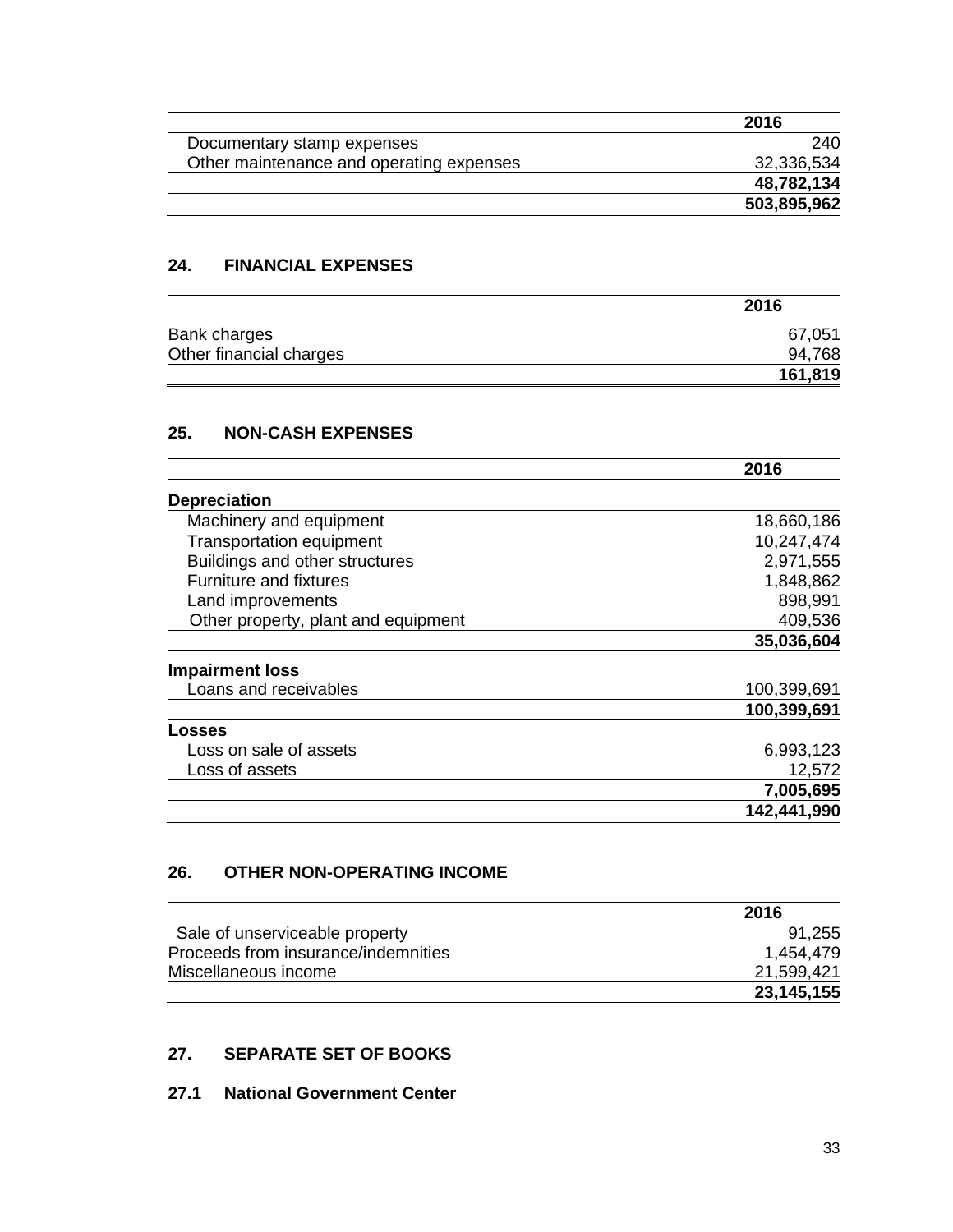On March 29, 2005, the Home Guaranty Corporation (HGC) transferred to the NHA the operation and management of the NGC Housing Project, by virtue of RA No. 9207, otherwise known as the NGC Housing and Land Utilization Act of 2003. Under this Act, the NHA was made the trustee of the NGC Housing Project (East and West) excluding those where the HGC has acquired proprietary interest.

The transactions of the NGC Housing Project are off-books transactions and a separate set of books are being maintained for this trust fund and, therefore, not included in the Agency's financial statements.

Prior to its transfer to NHA, the NGC Housing Project came into existence by virtue of Proclamation No. 137 dated August 11, 1987, thereby segregating lands covering more or less 150 hectares from the NGC situated at West of Commonwealth Avenue, Quezon City to be utilized as socialized housing for the beneficiaries living thereat. In April 1998, Proclamation No. 1169 was issued excluding additional portion of land in the east side (approximately 238 hectares) and declaring the same for development and disposition into a mixed use for government complexes, buildings and offices, socialized housing and other purposes.

|                              | 2016           | 2015           | Increase<br>(Decrease) |
|------------------------------|----------------|----------------|------------------------|
| <b>Financial position</b>    |                |                |                        |
| Assets                       | 885,534,872    | 827,675,848    | 57,859,024             |
| Liabilities                  | 958,552,124    | 904,997,072    | 53,555,052             |
| Equity                       | (73, 017, 252) | (77, 321, 224) | 4,303,972              |
| <b>Results of operations</b> |                |                |                        |
| Revenue from general income  | 26,863,553     | 101,828,174    | (74,964,621)           |
| Operating expenses           | 22,484,859     | 18,895,192     | 3,589,667              |
| Gain (Loss) from operations  | 4,378,694      | 82,932,982     | (78, 554, 288)         |
| Other income                 | 1,462,344      | 904,624        | 557,720                |
| Net income (loss)            | 5,841,038      | 83,837,606     | (77, 996, 568)         |

The financial position of NGC and the results of its operations are as follows:

#### **27.2 Pinatubo Project Management Office**

EO No. 552 dated August 1, 2006, mandates the HUDCC to transfer the administration and management of the Mt. Pinatubo Lowland Communities and all other functions performed by the PPMO to the NHA.

The NHA shall establish a Trust Fund for the Mt. Pinatubo and maintain a separate set of books independent from the books and records of the NHA.

The HUDCC turned-over 14 lowland resettlement sites, various assets, liabilities and capital as of July 31, 2006. Recording of assets and liabilities were taken up in the books. Collection and disbursements were reclassified from NHA books to Mt. Pinatubo books.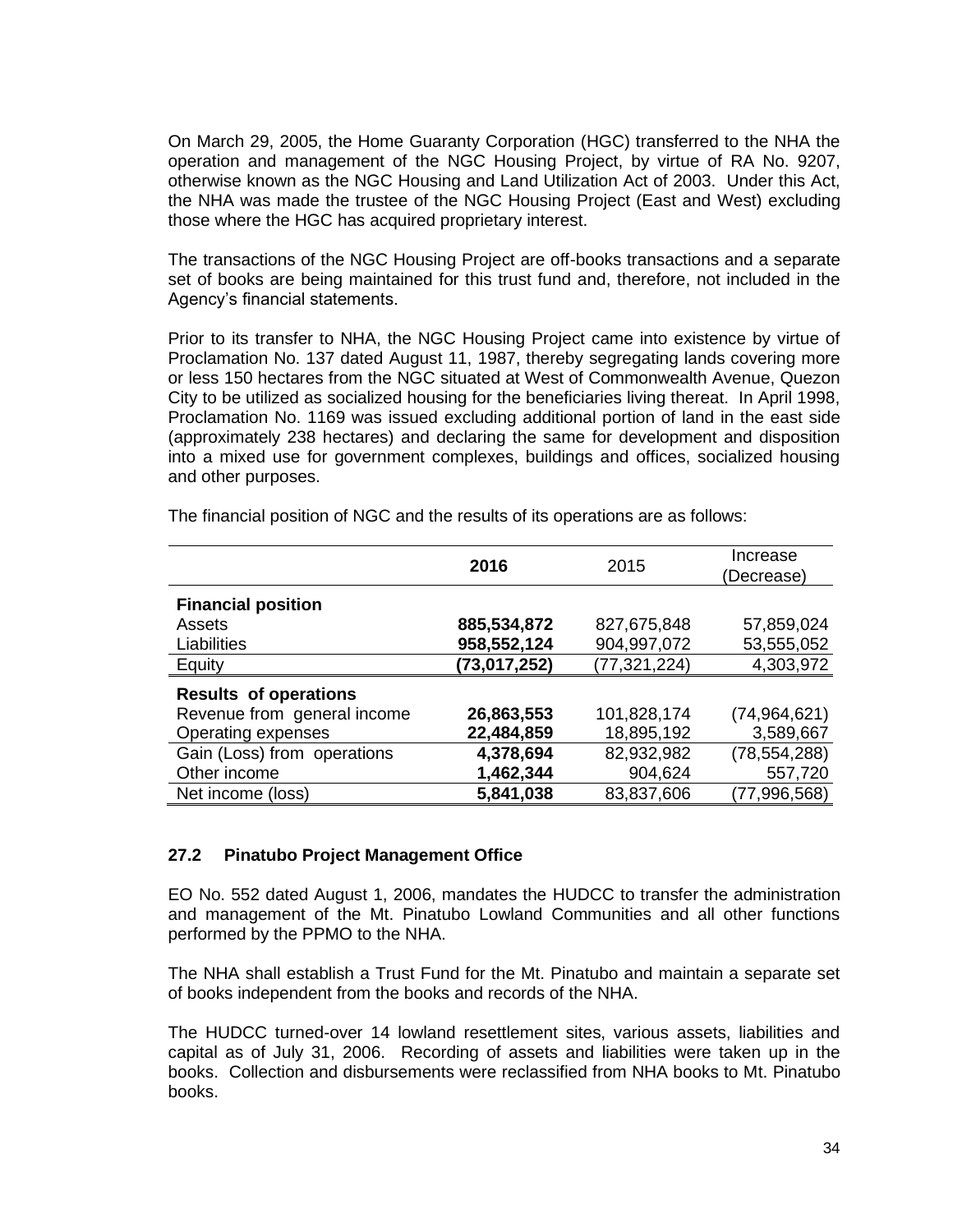|                              | 2016          | 2015          | Increase<br>(Decrease) |
|------------------------------|---------------|---------------|------------------------|
| <b>Financial position</b>    |               |               |                        |
| Assets                       | 2,665,392,826 | 2,642,758,956 | 22,633,870             |
| Liabilities                  | 88,542,463    | 64,627,097    | 23,915,366             |
| Equity                       | 2,576,850,363 | 2,578,131,859 | (1, 281, 496)          |
| <b>Results of operations</b> |               |               |                        |
| Revenue from general income  | 720,436       | 1,292,590     | (572, 154)             |
| Operating expenses           | 2,150,628     | 1,211,365     | 939,263                |
| Gain (Loss) from operations  | (1,430,192)   | 81,225        | (1,511,417)            |
| Interest income              | 36,395        | 29,749        | 6,646                  |
| Net income (loss)            | (1, 393, 797) | 110,974       | (1,504,771)            |

As of December 31, 2016, PPMO total assets amounted to P2,665,392,826 and from its operations, it has a net loss of P1,393,797.

# **28. FINANCIAL RISK MANAGEMENT**

The Authority has significant exposure to the following risk:

## **28.1 Credit risk**

Credit risk refers that one will default by failing to make the required payments. The risk of financial loss due to inability or unwillingness to settle one's obligation in accordance with the agreed terms. Since the Authority is providing housing assistance to informal settler families and low salaried government employees, the exposure to credit risk is of great magnitude.

The Authority, in managing its credit risk, makes regular review of policies regarding loan restructuring and lowering of interest. Past due accounts are being monitored and evaluated closely. The Authority also engages in livelihood programs to help the beneficiaries meet their daily needs.

#### **28.2 Liquidity risk**

Liquidity risk refers to the possibility that the Authority will encounter difficulty in meeting the obligations associated with its financial liabilities that are settled by delivering cash or another financial asset. The Authority manages liquidity risk by maintaining adequate reserves to meet its currently maturing obligations.

#### **28.3 Interest rate risk**

Interest rate risk (IRR) is the exposure to adverse movements in interest rates. In managing the IRR, the Authority invests in financial institutions with a fixed interest rate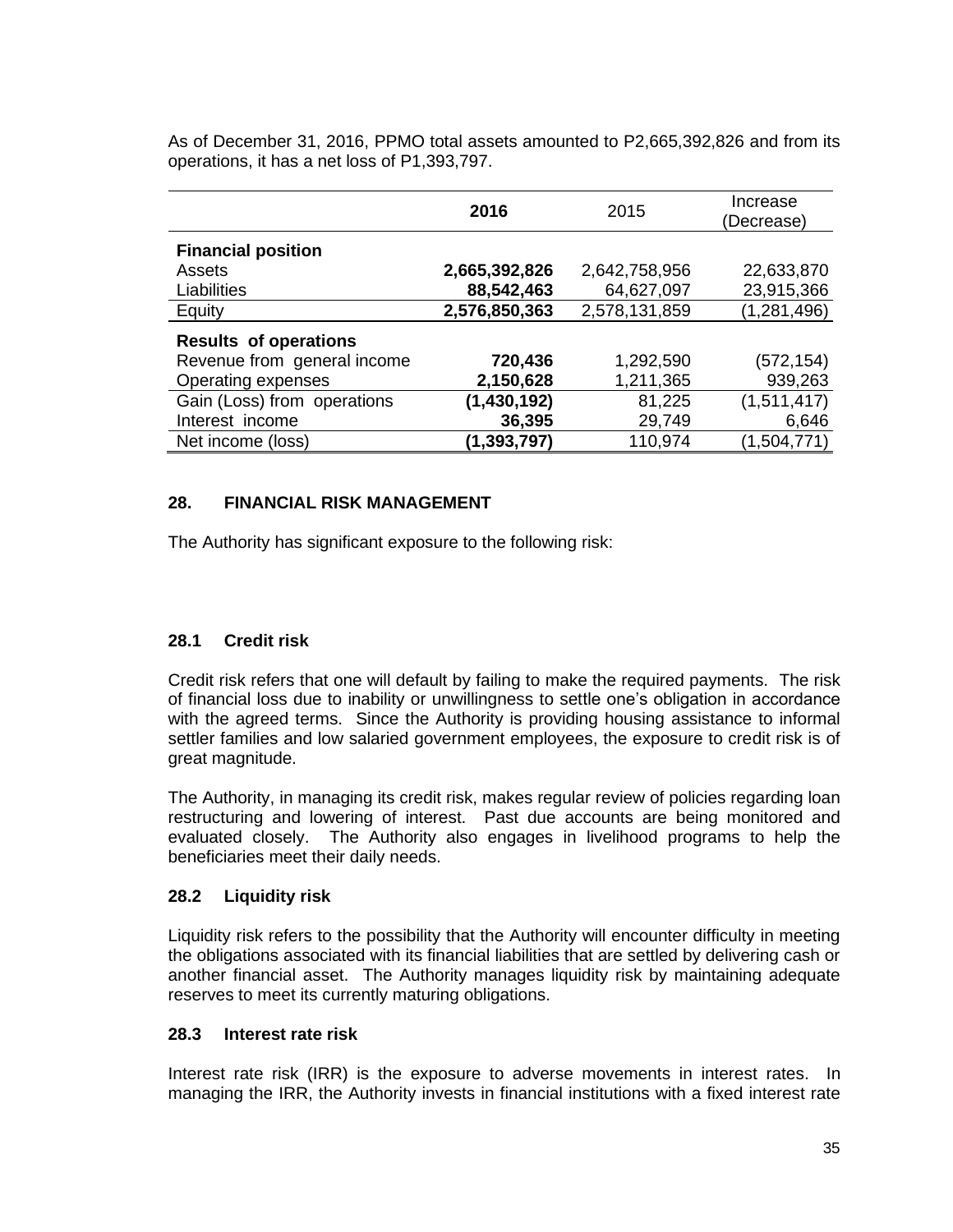agreement either for 30 days or 90 days. Any variation in the interest rate will not have a material impact on the net profit of the Authority.

Moreover, interest rate exists in the trade receivables/interest bearing assets due to the change in the assets value resulting from the variability of interest rates. The financial expenses being charged in the cost of assets vary depending on the payment of principal and interest on the borrowings by the Authority.

# **29. PENDING CASES IN COURT**

As of December 31, 2016, no provision for liability was recognized or taken up in the books for cases in court because the amount cannot be measured reliably, pending court decision (Annex A).

# **30. SUPPLEMENTARY INFORMATION REQUIRED UNDER BIR REVENUE REGULATION NOs. 15-2010 AND 19-2011**

In compliance to the above regulations, the following are the taxes and withholding taxes paid and accrued by NHA in CY 2016:

|                                     | <b>Amount</b> |
|-------------------------------------|---------------|
| Taxes paid in 2016                  |               |
| On compensation                     | 71,159,838    |
| Expanded                            | 76,789,125    |
| VAT and other percentage tax        | 29,968,492    |
|                                     | 177,917,455   |
| Taxes withheld (to be paid in 2017) |               |
| On compensation                     | 3,595,400     |
| Expanded                            | 12,937,156    |
| VAT and other percentage tax        | 6,759,564     |
|                                     | 23,292,120    |
|                                     | 201,209,575   |

The NHA, being the primary government agency in charge of providing housing for the underprivileged and homeless, shall be exempted from the payment of all fees and charges of any kind, whether local or national, such as income and real taxes. All documents or contracts executed by and in favor of the NHA shall also be exempted from the payment of documentary stamp and registration fees, including fees required